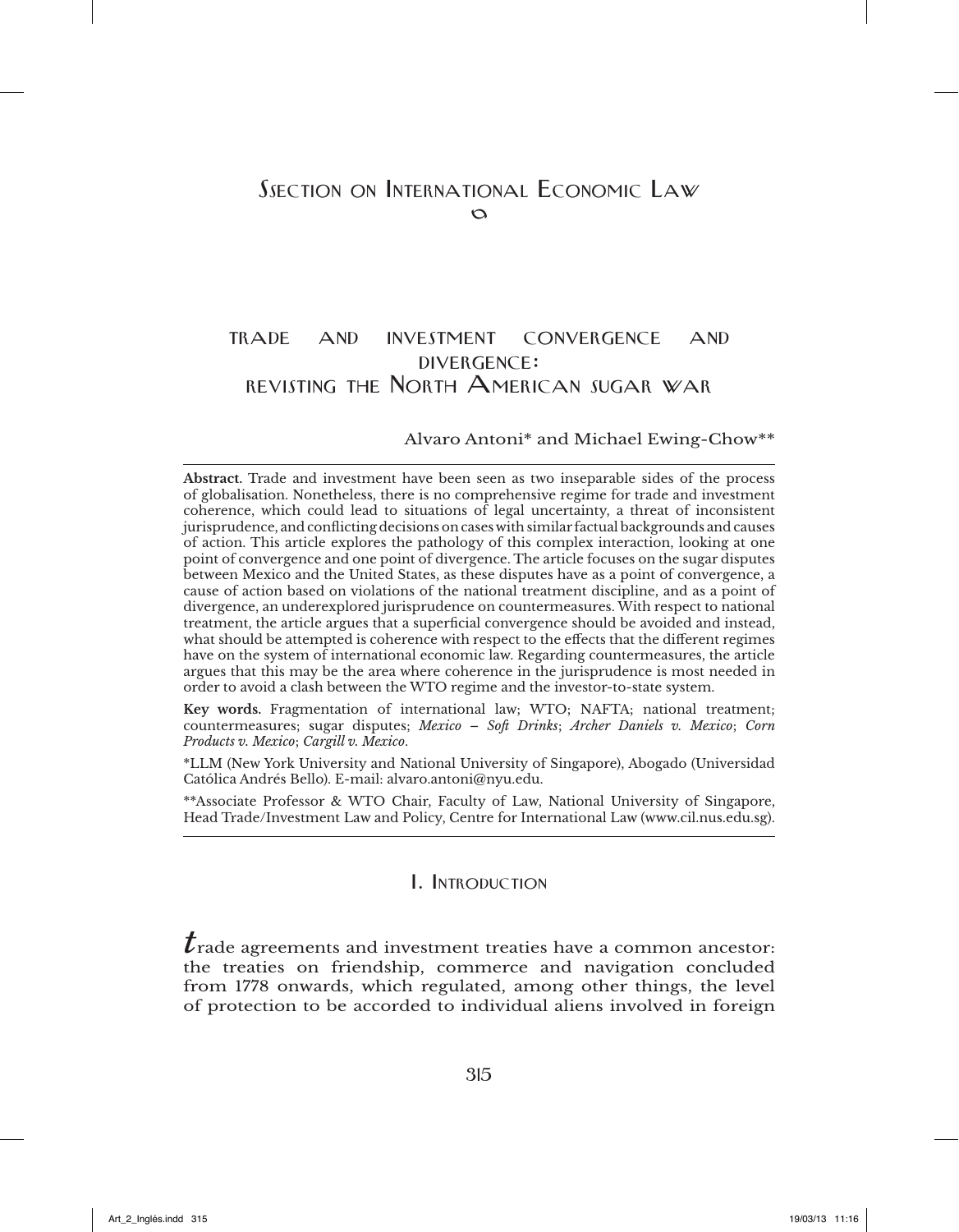trade.1 Recently, the Director-General of the World Trade Organization (WTO) stated that "in today's economy, trade and investment are not merely increasingly complementary, but also increasingly inseparable as two sides of the coin of the process of globalization".<sup>2</sup>

Indeed, numerous WTO instruments deal directly with areas of foreign investment: (1) the General Agreement on Trade in Services<sup>3</sup> (GATS) covers the provision of services through commercial presence in the territory of any other WTO member, *i.e.* foreign investment in the services sector; (2) the Agreement on Trade-Related Investment Measures4 (TRIMS) deals with certain types of performance requirements; and (3) the Agreement on Trade-Related Aspects of Intellectual Property Rights<sup>5</sup> (TRIPS) covers standards of protection of intellectual property, which is an essential component to promote foreign investment. Other WTO instruments, like the General Agreement on Tariffs and Trade<sup>6</sup> (GATT), and the Agreement on Government Procurement<sup>7</sup> also deal, albeit incidentally, with investment issues. At the same time, many bilateral investment treaties and international investment agreements (IIAs) include provisions that textually are very similar to GATT provisions against non-discrimination, a fundamental discipline under these regimes.

Nonetheless, there is no comprehensive regime for trade and investment coherence. DiMascio and Pauwelyn suggested that harmonised multilateral rules were needed for trade because of the dangers of trade diversion, but that this was not the case for investment rules.8 This is true mainly because few investment regimes provide for unqualified pre-establishment rights, thus preventing distortions in mode 3 of trade in services (commercial presence).9 Moran's new

<sup>1</sup> M. Sornarajah, The International Law on Foreign Investment 209 (2d ed. 2004).

<sup>&</sup>lt;sup>2</sup> WTO Press Release no. PRESS/42, Foreign direct investment seen as primary motor of globalization, says WTO Director-General (1996), http://www.wto.org/english/news\_e/ pres96\_e/pr042\_e.htm.

 $3$  General Agreement on Trade in Services (1994), 1869 UNTS 183, 33 ILM 1167 (GATS).

<sup>4</sup> Agreement on Trade-Related Investment Measures (1994), 1868 UNTS 186.

<sup>5</sup> Agreement on Trade-Related Aspects of Intellectual Property Rights (1994), 1869 UNTS 299, 33 ILM 1197.

 $^6$  General Agreement on Tariffs and Trade (1994), 1867 UNTS 187, 33 ILM 1153 (GATT).

 $^7$  Agreement on Government Procurement (1994), COM(94)143 final/2.

<sup>8</sup> N. DiMascio and J. Pauwelyn, *Nondiscrimination in Trade and Investment Treaties: Worlds Apart or Two Sides of the Same Coin?*, 102 AJIL 1, 48-89 (2008).

<sup>&</sup>lt;sup>9</sup> If pre-establishment rights were provided and market access scheduled, these investment agreements would create GATS plus preferential treatment for those covered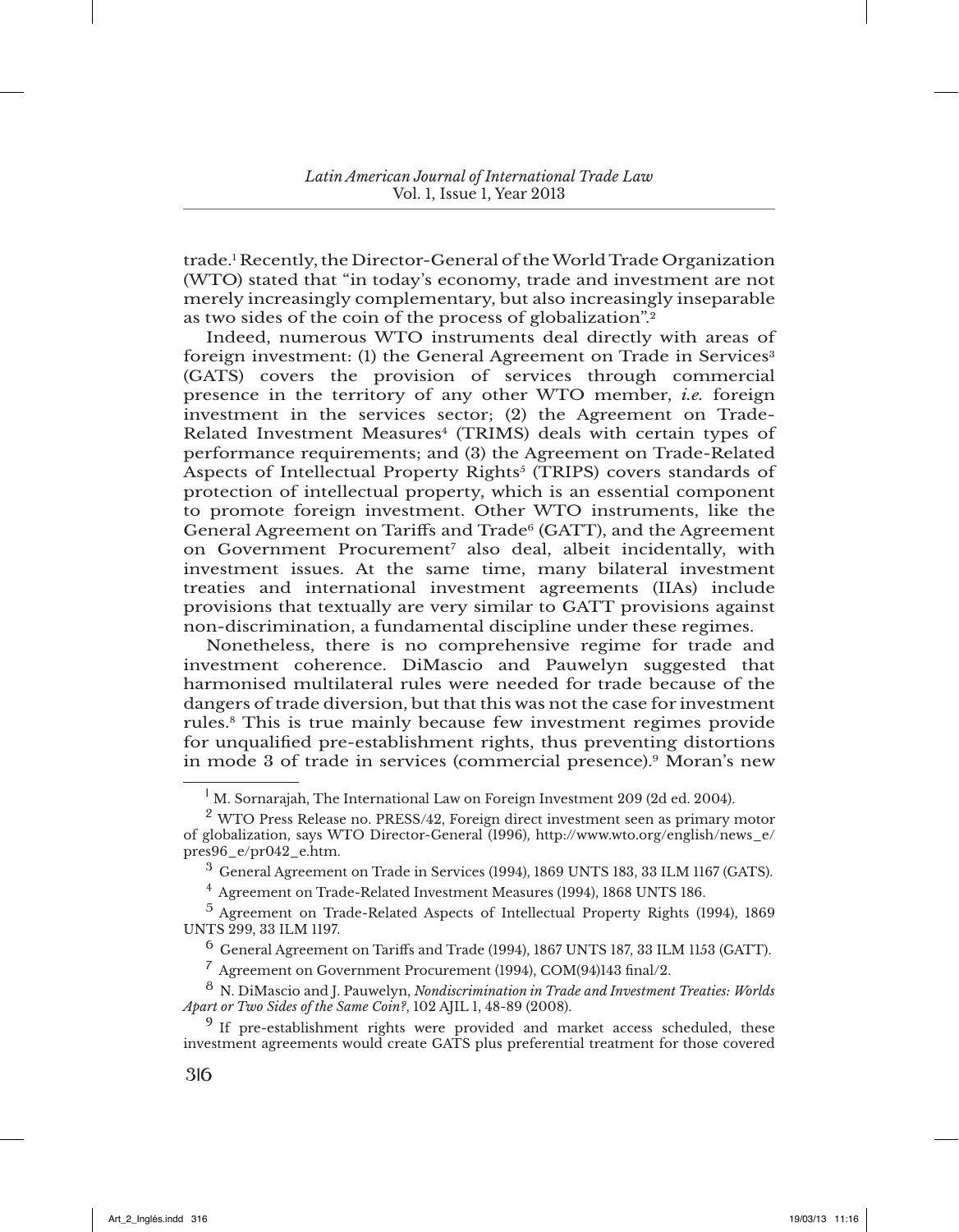book10 on the different dynamics of foreign direct investment (FDI) opines that even with regard to utility reasoning, different forms of investment rules will need to be developed to fit different types of FDI. Thus, attempts to create a uniform multilateral treaty on investment, such as the Organisation for Economic Co-operation and Development Multilateral Agreement on Investment and the proposal for the inclusion of investment as one of the Singapore Issues in the WTO Doha Development Agenda, have all failed. Basically, in the absence of a concern for trade diversion, we may agree that we like the idea of convergence, but we do not know at a global level where we want to converge towards.

Much of the convergence therefore occurs in the regional trade agreements (RTAs), such as the North American Free Trade Agreement<sup>11</sup> (NAFTA), which often now include an extensive investment component.

However, the regulation of the international trade and foreign investment regimes in different ways potentially creates a systemic pathology which could lead to situations of legal uncertainty, a threat of inconsistent jurisprudence, and conflicting decisions on cases with similar factual backgrounds and causes of action. In 2003, perhaps presciently, Pauwelyn in his seminal book<sup>12</sup> already highlighted this problem though his suggestion that "WTO law must be construed and applied in the context of all other international law"<sup>13</sup>; suggestion which has not been followed by most of the subsequent WTO jurisprudence. While Pauwelyn suggests that conflict of law rules could be used to resolve some of these problems<sup>14</sup>, others like Gao and Lim have suggested – rather more controversially – that the WTO dispute settlement system should be used to resolve at least extra-WTO RTA disputes so as to increase the relevance of the WTO.15

by the investment agreement.

<sup>10</sup> T. H. Moran, Foreign Direct Investment and Development: Launching a Second Generation of Policy Research; Avoid the Making of the First, Reevaluating Policies for Developed and Developing Countries (1st ed. 2011).

<sup>11</sup> North American Free Trade Agreement, Canada-Mexico-United States (1993), 32 ILM 289 and 605 (NAFTA).

 $12$  J. Pauwelyn, Conflict of Norms in Public International Law: How WTO Law Relates to other Rules of International Law (1st ed. 2003).

<sup>13</sup> *Id*., 492.

<sup>14</sup> *Id*., generally.

<sup>&</sup>lt;sup>15</sup> H. Gao and C. L. Lim, *Saving the WTO From the Risk of Irrelevance: The WTO Dispute Settlement Mechanism as A 'Common Good' for RTA Disputes*, 11 JIEL 4, 899-925 (2008).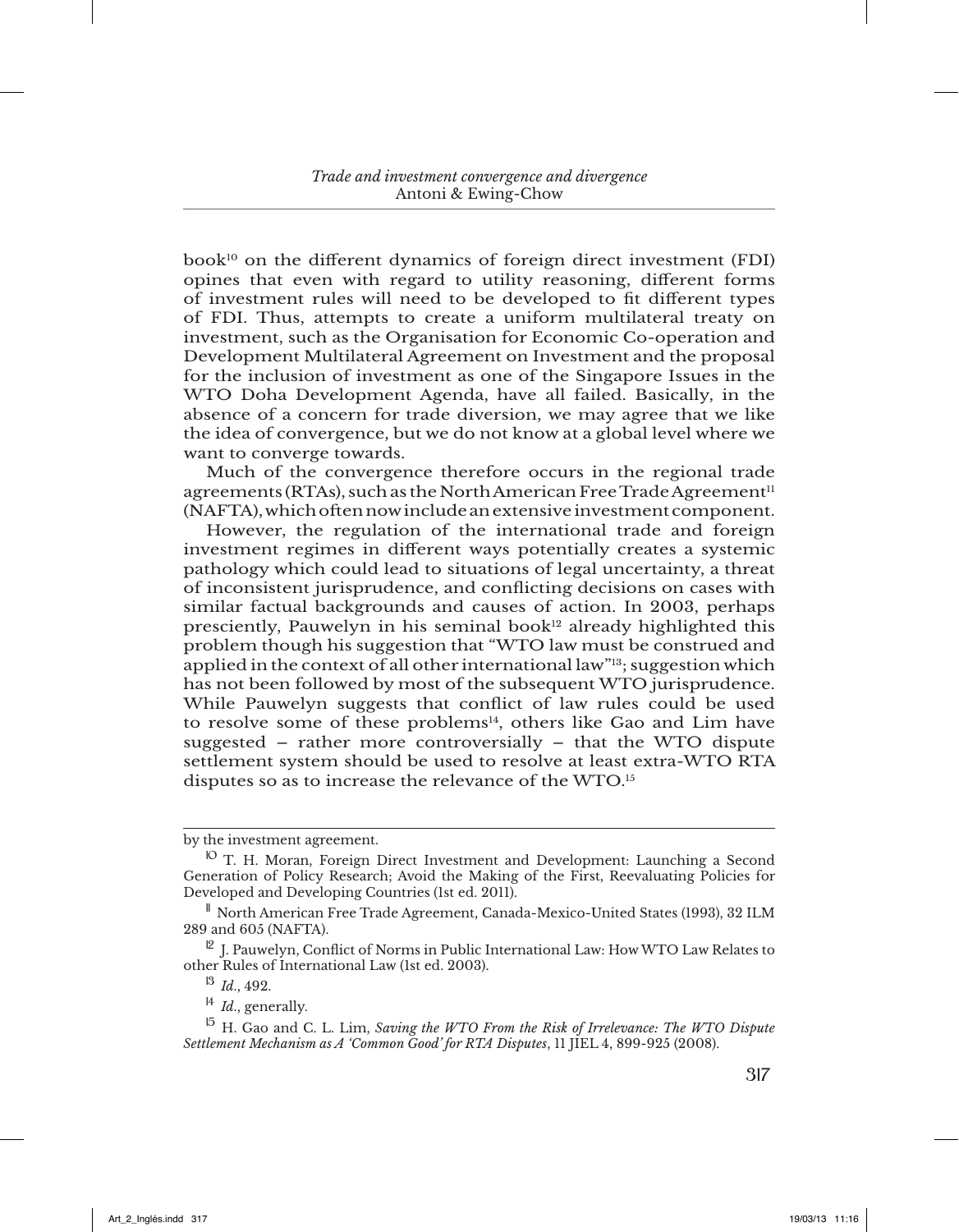We shall not attempt to suggest a universal solution for this problem, but instead, with the benefit of hindsight now that the investment cases arising from the North American sugar war have been settled, we hope to explore the pathology of this complex interaction between the WTO regime, RTA disciplines and IIA obligations looking at one point of convergence and one point of divergence. We will conduct our analysis in light of the North American sugar war, as it encompasses disputes before the WTO such as *Mexico – Corn Syrup*16, *Mexico – Soft Drinks*17 and several NAFTA cases18 with a similar factual background. In specific, we will focus on *Mexico – Soft Drinks* on the trade side, and the three NAFTA Chapter 11 (investment) cases: *Archer Daniels v. Mexico*, *Corn Products v. Mexico*, and *Cargill v. Mexico*; on the investment side, as these disputes have as a point of convergence, a cause of action based on violations of the different national treatment provisions contained in GATT and Chapter 11 of NAFTA; and as a point of divergence, an underexplored jurisprudence regarding countermeasures.

## II. FEATURES OF GATT AND THE INVESTMENT COMPONENT of nafta: objectives, scope and dispute settlement MECHANISMS

In order to understand the differences in the interpretation of the national treatment provisions by the WTO and NAFTA sugar adjudicators, it is necessary to make a comparative analysis of the legal framework of the WTO and NAFTA. In particular and in order to put into context the different provisions, we deem necessary to understand the common and divergent elements in: (1) the objectives and scope of GATT and the investment component of NAFTA; and (2) their dispute settlement mechanisms (DSMs).

<sup>16</sup> Panel Report, *Mexico – Anti-Dumping Investigation of High Fructose Corn Syrup (HFCS) from the United States* (2000), WT/DS132/R (*Mexico – Corn Syrup*).

<sup>17</sup> Panel and Appellate Body Reports, *Mexico – Tax Measures on Soft Drinks and Other Beverages* (2005 and 2006), WT/DS308/R and WT/DS308/AB/R (*Mexico – Soft Drinks*).

<sup>18</sup> *Review of the Final Determination of the Antidumping Investigation on Imports of High Fructose Corn Syrup, Originating from the United States of America* (2001), MEX-USA-98-1904-01 (*Antidumping Determination on HFCS*); *Archer Daniels Midland Company and Tate & Lyle Ingredients Americas, Inc. v. Mexico* (2007), ICSID ARB(AF)/04/5 (*Archer Daniels Midland v. Mexico*); *Corn Products International, Inc. v. Mexico* (2008), ICSID ARB(AF)/04/1 (*Corn Products v. Mexico*); and *Cargill, Inc. v. Mexico* (2009), ICSID ARB(AF)/05/2 (*Cargill v. Mexico*).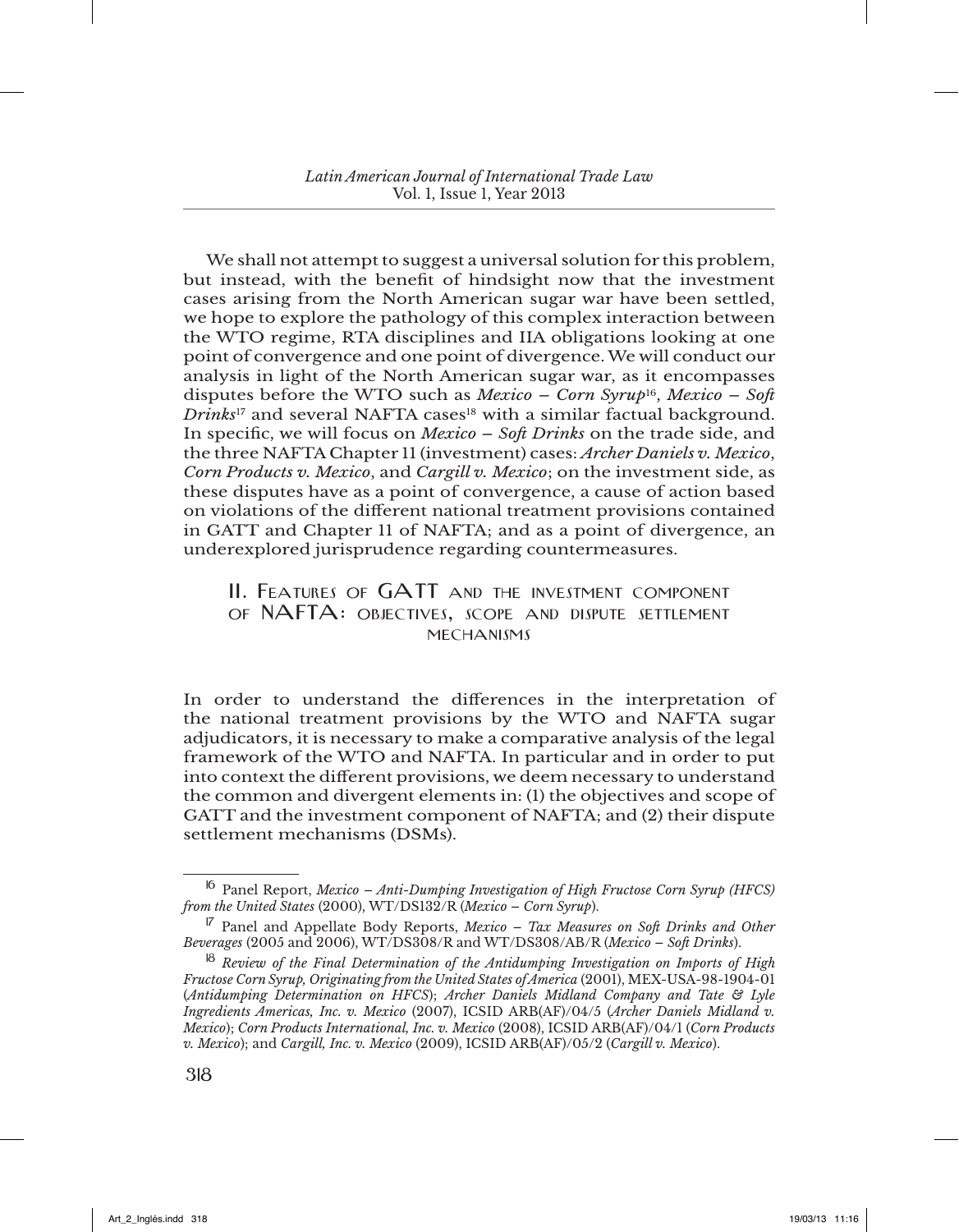Let us look first at the objectives and scope of GATT. Here, we are not attempting an interpretation based on the object and purpose of GATT, but rather simply outlining the framework for the text. The objectives and scope of the multilateral trading system were first set in the preamble to GATT: "raising standards of living, ensuring full employment and a large and steadily growing volume of real income and effective demand, developing the full use of the resources of the world and *expanding the production and exchange of goods*"19, and then expanded in the preamble to the Marrakesh Agreement Establishing the WTO20 (WTO Agreement), with the incorporation of the services sector and the objective of sustainable development.<sup>21</sup> The preambles to GATT and the WTO Agreement continue by stating that "these objectives [are to be achieved] *by entering into reciprocal and mutually advantageous arrangements directed to the substantial reduction of tariffs and other barriers to trade and to the elimination of discriminatory treatment*".22 At its core, GATT seeks to impose disciplines on barriers to trade, and to expand the production and exchange of goods, through reciprocal concessions and non-discriminatory obligations between governments.

Let us turn now to the investment regime. The objectives and scope of NAFTA are set in Article 102 and are to: "(a) eliminate barriers to trade in, and facilitate the cross-border movement of, goods and services between the territories of [NAFTA parties]; (b) promote conditions of fair competition in the free trade area; (c) *increase substantially investment opportunities* in the territories of [NAFTA parties]; (d) provide adequate and effective protection and enforcement of intellectual property rights in each [party's] territory; (e) create effective procedures for the implementation and application of this [agreement], for its joint administration and for the resolution of disputes; and (f) establish a framework for further trilateral, regional and multilateral cooperation to expand and enhance the benefits of this [agreement]".23 Moreover, Chapter 11 of NAFTA "*establishes the mechanism for the settlement of investment disputes that assures both equal treatment among investors of [NAFTA parties]* in accordance with the principle of international

<sup>&</sup>lt;sup>19</sup> GATT preamble (emphasis added).

<sup>&</sup>lt;sup>20</sup> Marrakesh Agreement Establishing the World Trade Organization (1994), 1867 UNTS 154, 33 ILM 1144 (WTO Agreement).

<sup>21</sup> *Id.*, preamble.

<sup>&</sup>lt;sup>22</sup> GATT preamble (emphasis added); and WTO Agreement preamble (emphasis added).

<sup>23</sup> NAFTA Article 102 (emphasis added).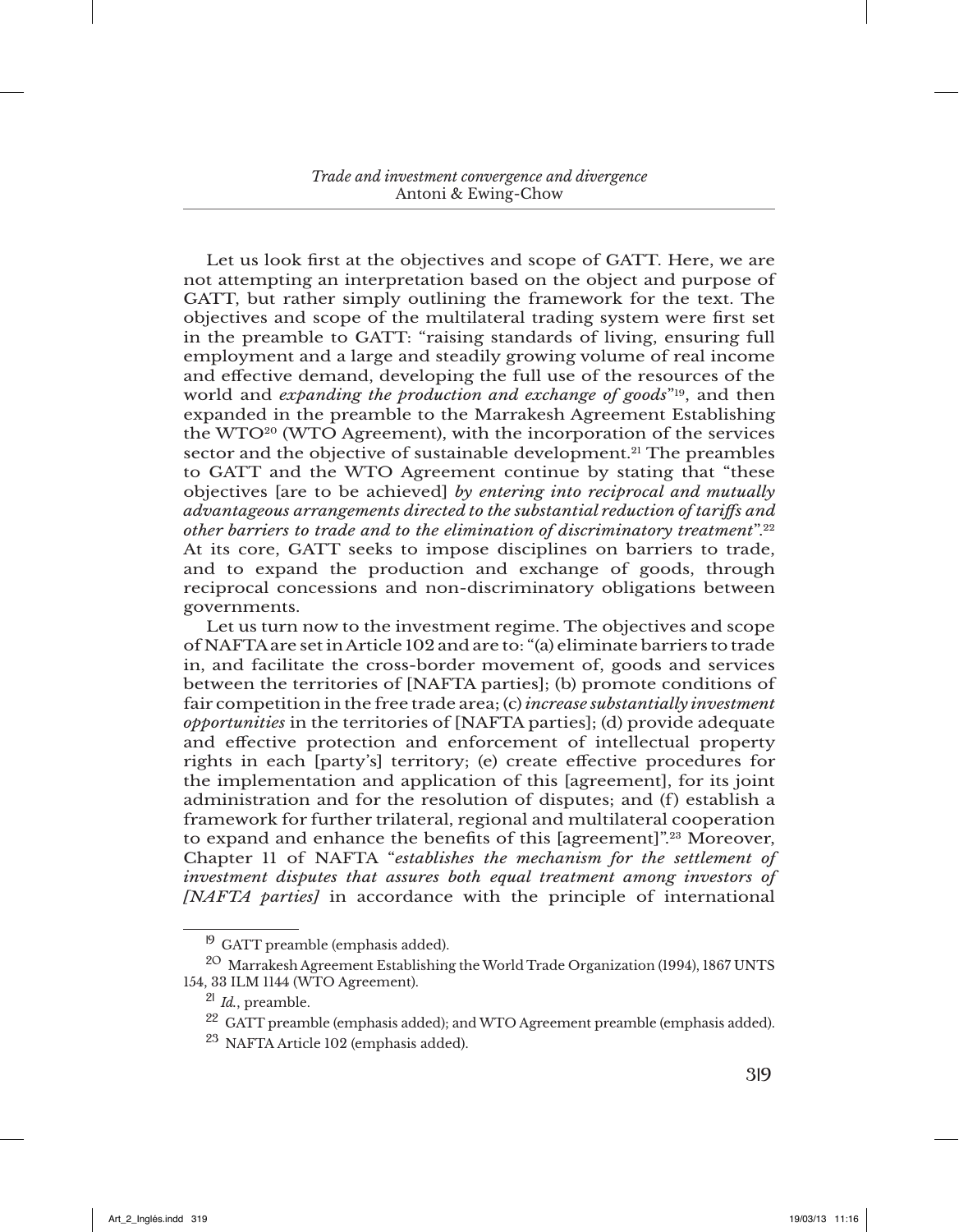reciprocity *and due process* before an impartial tribunal".24 For purposes of Chapter 11, NAFTA defines "investment" as broadly as possible to cover most recognised forms of investment linked to the activities of an "enterprise", but leaves out claims to money that do not involved the activities of an "enterprise";25 an "enterprise" is defined as "[an] entity constituted or organized under applicable law, whether or not for profit, and whether privately-owned or governmentally-owned, including any corporation, trust, partnership, sole proprietorship, joint venture, or other association"26; and "investors of NAFTA parties" covers "a [NAFTA party] or state enterprise thereof, or a national or an enterprise of such [NAFTA party], that seeks to make, is making or has made an investment".<sup>27</sup> In essence, the investment component of NAFTA is about increasing and protecting investment opportunities between NAFTA parties, through equal treatment and due process among its investors.

Finally, with regard to the DSMs of these disparate regimes, while the WTO DSM is reserved for WTO members, and "serves to preserve the rights and obligations of WTO members under the *covered agreements*";28 in contrast, under the investor-state mechanism of NAFTA, private investors may invoke protection directly against the foreign government.29 Both are, however, compulsory: the WTO DSM is compulsory on all WTO members and has exclusive jurisdiction for the resolution of disputes on the so-called "covered agreements"30, which includes GATT<sup>31</sup>; and Chapter 11 of NAFTA is compulsory on NAFTA parties<sup>32</sup>, and its jurisdiction covers breaches of Chapter 11, and Articles  $1502(3)(a)$  and  $1503(2)$  of NAFTA.<sup>33</sup> Lastly, with respect to the nature of their prescribed remedies, they are prospective under the WTO and consist in bringing the WTO-inconsistent measures

<sup>28</sup> Understanding on Rules and Procedures Governing the Settlement of Disputes (1994), 1869 UNTS 401, 33 ILM 1226 (DSU), Article 3.2.

<sup>29</sup> NAFTA Articles 1116 and 1117.

<sup>30</sup> DSU Article 23.

<sup>31</sup> Appellate Body Report, *Brazil – Measures Affecting Desiccated Coconut* (1997), WT/DS22/ AB/R, 13.

<sup>32</sup> NAFTA Article 1122.

<sup>33</sup> *Id.*, Articles 1116(1)(a) and 1117(1)(a).

<sup>24</sup> *Id.*, Article 1115.

<sup>25</sup> *Id.*, Article 1139.

<sup>26</sup> *Id.*, Article 201.

<sup>27</sup> *Id.*, Article 1139.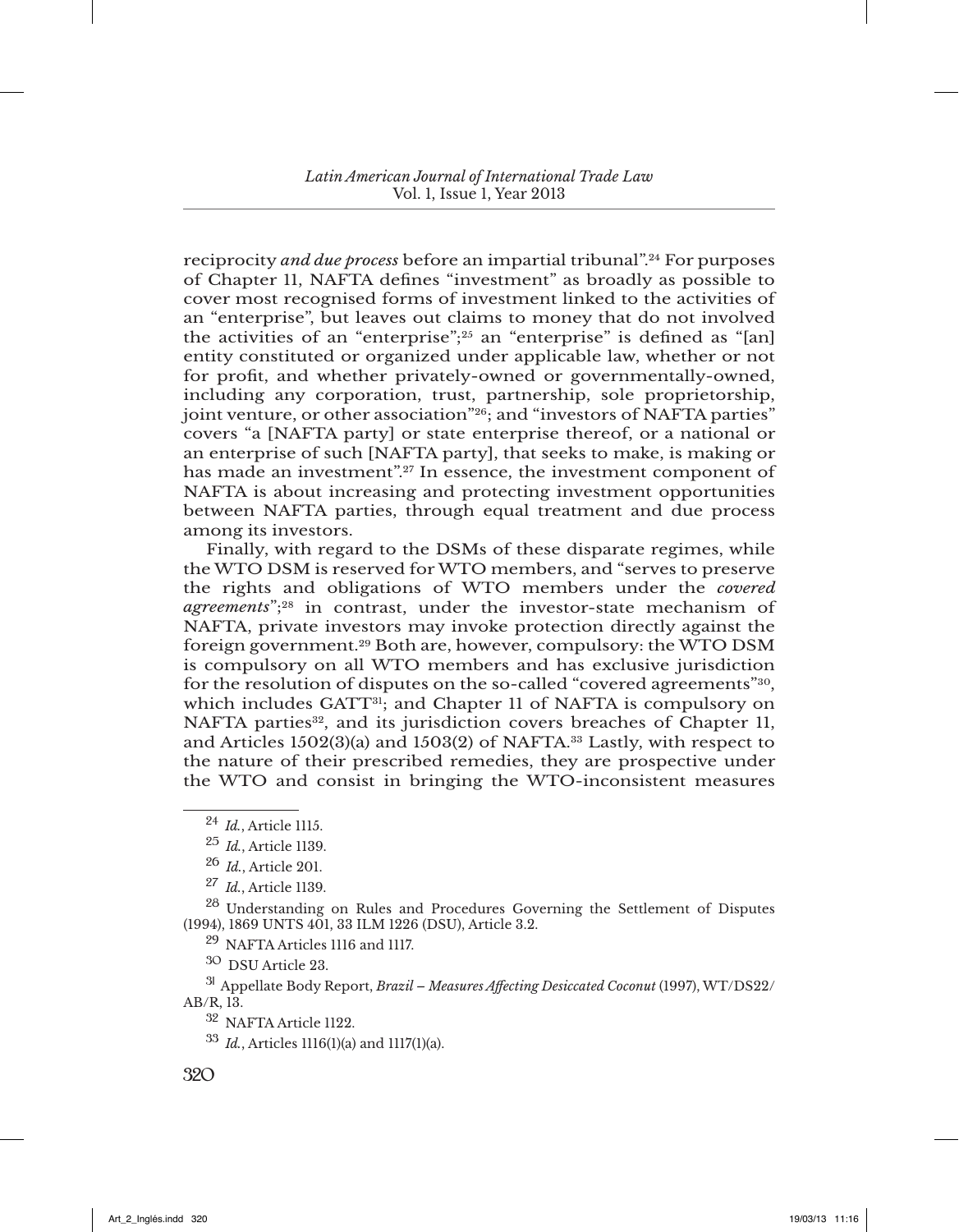into compliance<sup>34</sup> within "a reasonable period of time"<sup>35</sup>; and are retrospective under Chapter 11, and almost without exception in the form of monetary damages and restitution.36

It is worthwhile to also note that a significant difference is the actual parties to the disputes. The WTO system requires state espousal of a claim as it is limited to state-to-state dispute settlement. However, the investor-to-state mechanism of Chapter 11 of NAFTA does not require such state espousal and individual investors may bring an action. Thus, despite the disputes arising from the same set of facts, the identity of the parties to a trade dispute and an investment dispute involving an investor-to-state claim will often overlap only with regard to the respondent, but not the claimant.

## III. NATIONAL TREATMENT UNDER GATT AND THE INVESTMENT component of nafta

With that said, we shall begin with the point of convergence. Nondiscrimination is a fundamental principle of the multilateral trading system and the investment chapter of NAFTA. The principle of non-discrimination is embodied in various WTO instruments and in NAFTA. One of the most prominent manifestations of the nondiscrimination principles is the national treatment provision, and a significant number of trade and investment disputes have involved national treatment violations. Our analysis will take into consideration the textual differences between the provisions, their objectives and scope, and the systemic differences among the DSMs of the trade and investment regimes.

In this section we will make a comparative analysis of the national treatment provisions contained in GATT and Chapter 11 of NAFTA, as the alleged violation of these provisions has been invoked as a cause of action in the disputes.

Non-discrimination is one of the most fundamental discipline of the multilateral trading system and has been embodied in numerous WTO instruments, including the WTO Agreement, GATT, GATS, TRIMS and TRIPS. The preambles to GATT and the WTO Agreement state that the objectives of the multilateral trading system are to be achieved

<sup>34</sup> DSU Article 19.1.

<sup>35</sup> *Id.*, Article 21.3.

<sup>36</sup> NAFTA Article 1135(1).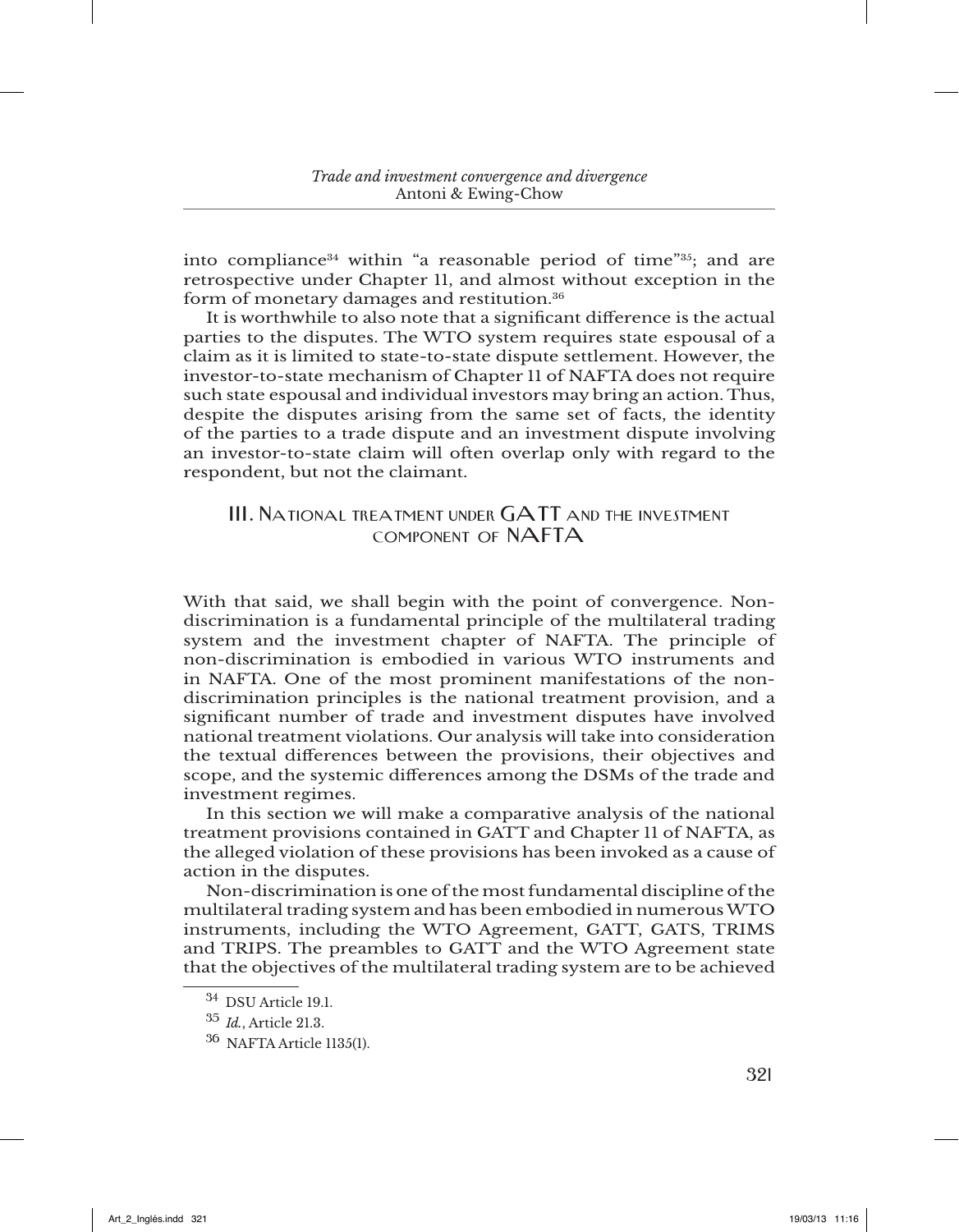"by entering into reciprocal and mutually advantageous arrangements directed to (...) the elimination of *discriminatory treatment*".37

One of the most prominent WTO provisions on non-discrimination is the provision to provide national treatment to imports of foreign goods, contained in Article III of GATT. Article III:2 prohibits WTO members from imposing "directly or indirectly, (...) internal taxes or other internal charges of any kind in excess of those applied, directly or indirectly, to *like domestic products*" (first sentence), and from applying "internal taxes or other internal charges to imported or domestic products [*so as to afford protection to domestic production*]" (second sentence)<sup>38</sup>, and according to the  $Ad$  Note to Article III:2, internal taxes "conforming to the requirements of the first sentence (…) would be considered to be inconsistent with the provisions of the second sentence only in cases where competition was involved between (…) *directly competitive or substitutable product[s]*".39 In essence, Article III:2 prohibits: (1) internal taxes or charges on imported products in excess of those applied to "like" domestic products; and (2) internal taxes or charges on imported products so as to afford protection to directly competitive or substitutable domestic. Furthermore, Article III:4 requires WTO members "[to accord] *treatment no less favourable* than that accorded to *like products of national origin* in respect of all laws, regulations and requirements affecting their internal sale, offering for sale, purchase, transportation, distribution or use".40 Finally, Article III:1 hints at the purpose of the national treatment provision and states that the measures referred to in Articles III:2 and III:4 "should not be applied to imported or domestic products *so as to afford protection to domestic production*".41

It should be noted that the scope and application of the national treatment provision is limited by the definition of "likeness" and even then, any violations of the national treatment provision may be excused by the general exceptions to GATT found in its Article XX.

The basic criteria for determining "likeness" under GATT were laid down in the Report of the Working Party on *Border Tax Adjustments42*,

<sup>&</sup>lt;sup>37</sup> GATT preamble (emphasis added); and WTO Agreement preamble (emphasis added).

<sup>38</sup> GATT Article III:2 (emphasis added).

<sup>39</sup> *Id*., *Ad* Note Article III:2 (emphasis added).

<sup>40</sup> *Id*., Article III:4 (emphasis added).

<sup>41</sup> *Id*., Article III:1 (emphasis added).

<sup>42</sup> Report of the Working Party, *Border Tax Adjustments* (1970), BISD 18S/97, at 18.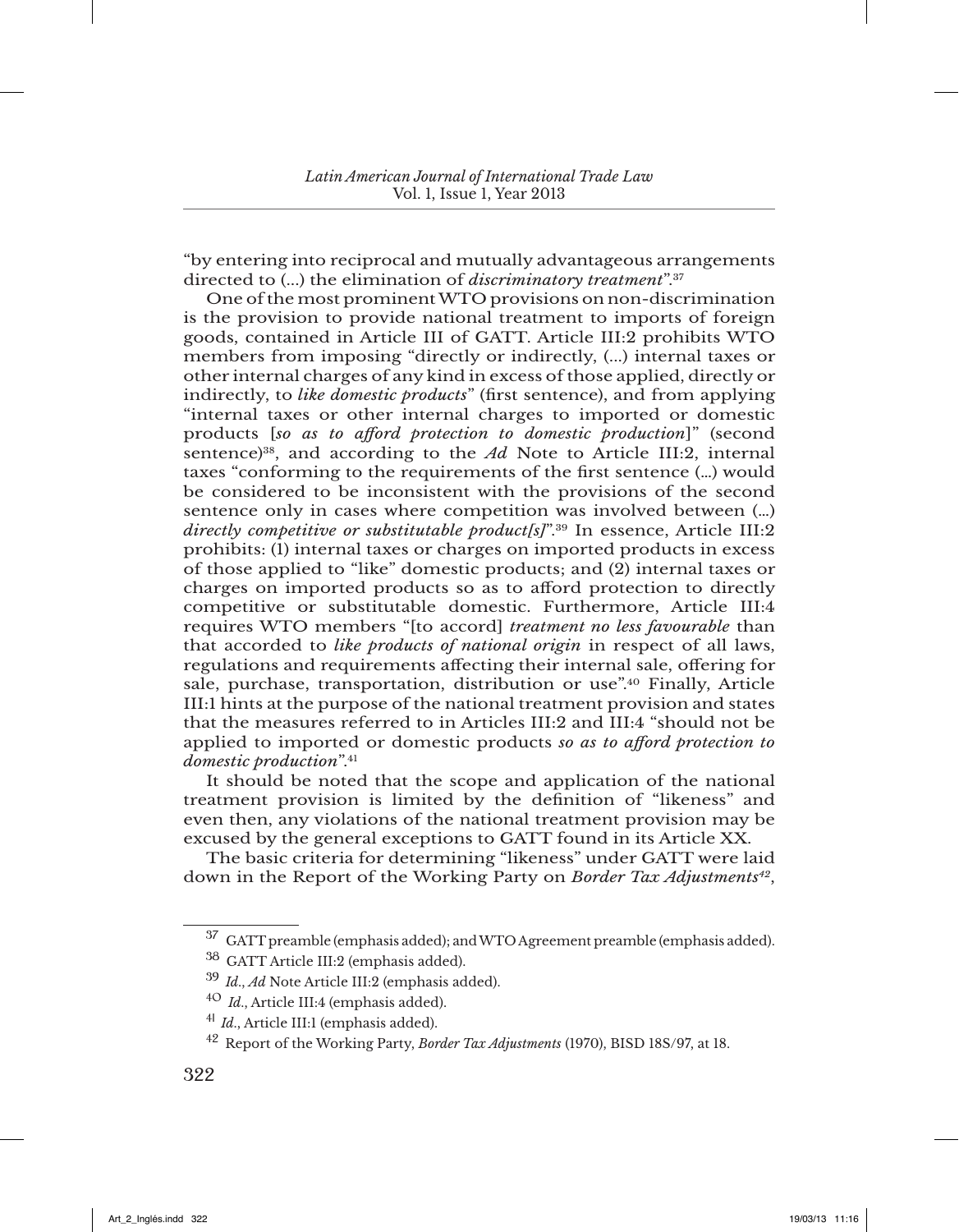further developed by several panels and the Appellate Body43, and finally summarised by the Appellate Body in  $\overline{EC}$  – Asbestos.<sup>44</sup> In this sense, the four main criteria suggested for determining, on a case-bycase basis, the "likeness" of the products at issue are: (1) their physical characteristics; (2) the extent to which they are capable of serving the same or similar end-uses; (3) the extent to which consumers perceive and treat them as alternative means of performing particular functions in order to satisfy a particular want or demand; and (4) their international tariff classification. The suggested criteria call for independent analysis of both competitive factors and physical characteristics, and an individual application of the concept of "likeness" to the case under analysis.45 Since GATT is a commercial agreement, "likeness" is meant to describe a market phenomenon, *i.e.* competitiveness. This has been reaffirmed by the Appellate Body, which has established that a determination of "likeness" under Article III is a determination of the "nature and extent of a competitive relationship between and among products".46

With respect to the general exceptions to GATT, Article XX prescribes a number of instances in which WTO members may be exempted from compliance with, among others, the national treatment provision. The general exceptions allow WTO members to take measures inconsistent with the national treatment provision but are, *inter alia*: "(d) necessary to secure compliance with laws or regulations which are not inconsistent with the provisions of  $[GATT]^{n,q}$ The general exceptions are subject to the requirement that "such measures are not applied in a manner which would constitute a means of arbitrary or unjustifiable discrimination between countries where

<sup>43</sup> Panel Report, *United States – Standards for Reformulated and Conventional Gasoline* (1996), WT/DS2/R, at 6.8; Appellate Body Report, *Japan – Taxes on Alcoholic Beverages* (1996), WT/DS8/AB/R, WT/DS10/AB/R, WT/DS11/AB/R (*Japan – Alcoholic Beverages*), 21 and 22; and *Canada – Certain Measures Concerning Periodicals* (1997), WT/DS31/AB/R, 21-23.

<sup>44</sup> Appellate Body Report, *European Communities – Measures Affecting Asbestos and Asbestos-Containing Products* (2001), WT/DS135/AB/R ( $EC - Absestos$ ), at 101.

<sup>45</sup> R. E. Hudec, *"Like Product": The Differences in Meaning in GATT Articles I and III*, in Regulatory Barriers and the Principle of Non-Discrimination in World Trade Law, 101-123 (Thomas Cottier & Petros Mavroidis, ed., University of Michigan Press 2000) (2000).

<sup>46</sup> Concerning Article III:2, Appellate Body Report, *Philippines – Taxes on Distilled Spirits* (2011), WT/DS396/AB/R, WT/DS403/AB/R, at 119; and concerning Article III:4, Appellate Body Report, *EC – Asbestos*, *supra* note 44, at 99.

<sup>47</sup> GATT Article XX.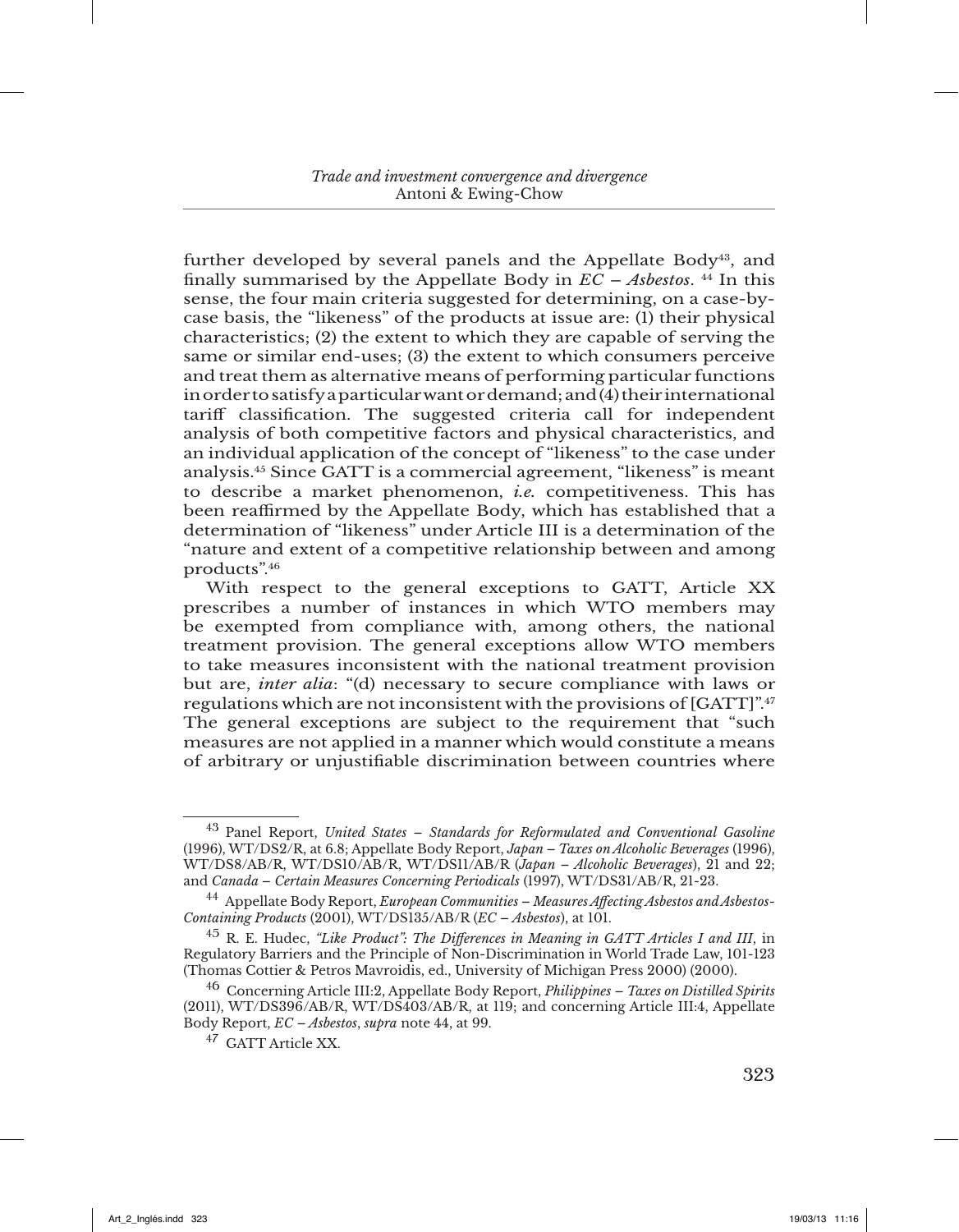the same conditions prevail, or a disguised restriction on international trade".48

To sum up, the fundamental purpose of the national treatment provision is to avoid a regression towards protectionism.49 More specifically, it attempts to ensure that internal measures are not applied to imported and domestic products so as to afford protection to the latter, and towards this end, WTO members are required "to provide *equality of competitive conditions* for imported products in relation to ['like'] domestic products".50

In contrast, the investment regime provides for a variety of standards of treatment that seek to encourage and protect flows of investment between states. Article 102 of NAFTA states that the objectives of NAFTA are "elaborated (…) through its principles and rules, including *national treatment*, most-favoured-nation treatment and transparency".51 Moreover, the national treatment provision is embodied in Article 1102, which requires a NAFTA party to accord investors of NAFTA parties and their investments "*treatment no less favourable* than that it accords, *in like circumstances*, to its own investors [and investments of its own investors] with respect to the establishment, acquisition, expansion, management, conduct, operation, and sale or other disposition of investments".52

The rather simple structure of Article 1102 of NAFTA separates itself from the elaborated provision contained in GATT, and omits any guide as to its ultimate purpose.<sup>53</sup> As suggested before, it is not uncommon for IIAs to have less than comprehensive statements about their objectives. This usually is a result of the need to balance the interest of the capital exporting state with that of the capital importing one, which then results in the omission of any statement of purpose or an ambiguous statement that both sides can live with.

Now, it should be noted that NAFTA provides for pre-entry and post-entry national treatment. At the pre-entry stage, it creates the right to enter into the NAFTA party unhindered by screening laws and the

<sup>48</sup> *Id*.

<sup>49</sup> For the evolution of the purpose of the national treatment provision in GATT, see N. DiMascio and J. Pauwelyn, *supra* note 8.

<sup>50</sup> Appellate Body Report, *Japan – Alcoholic Beverages*, *supra* note 43, 16 (emphasis added).

<sup>51</sup> NAFTA Article 102 (emphasis added).

<sup>52</sup> *Id*., Article 1102 (emphasis added).

<sup>53</sup> For a similar conclusion, see J. Kurtz, *The Use and Abuse of WTO Law in Investor-State Arbitration: Competition and its Discontents*, 20 EJIL 3, 749-771 (2009).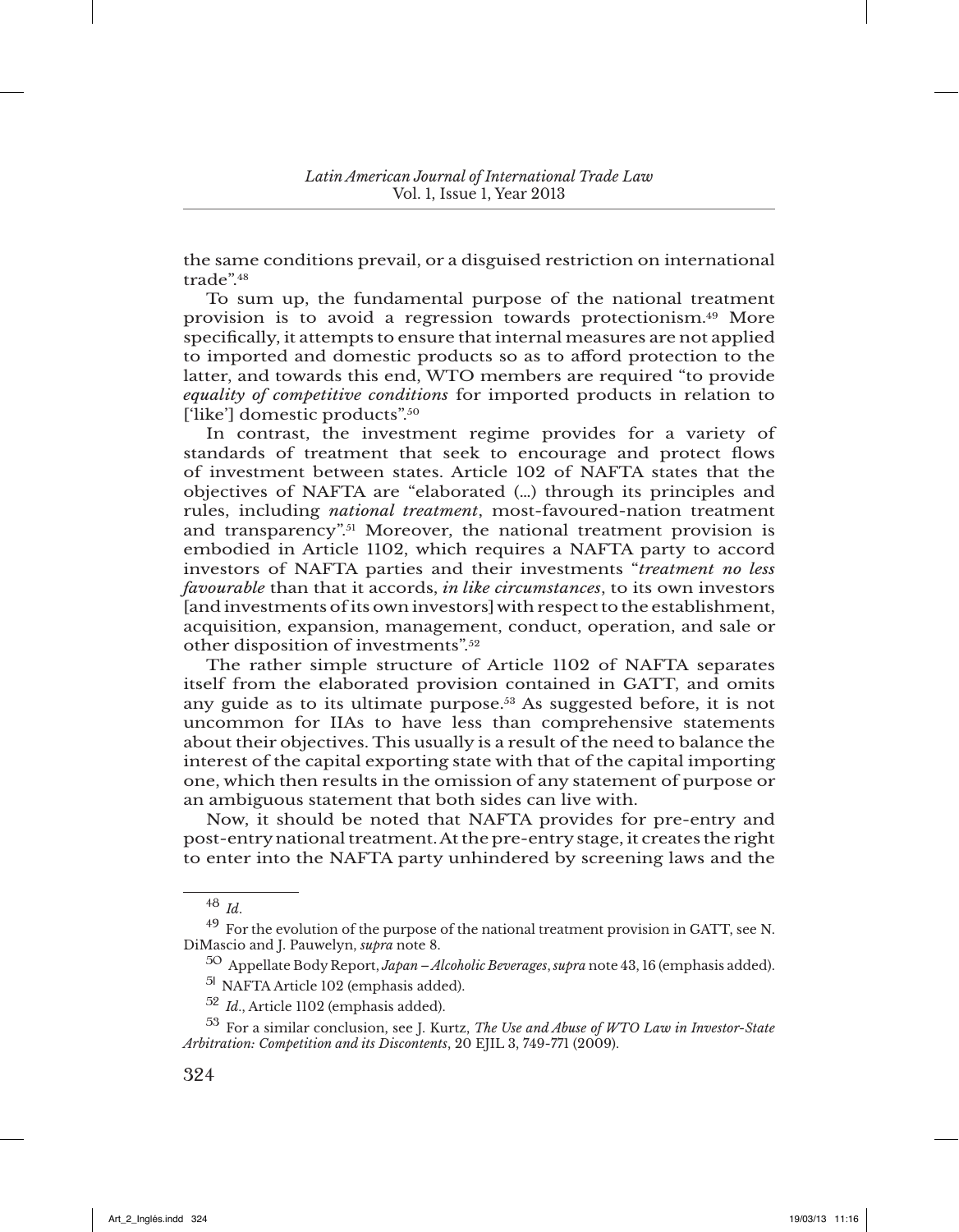right to establish a business; and at the post-entry stage, it entitles the foreign investor to be treated equally with local investors.54 However, like GATT, NAFTA limits the scope and application of the national treatment provision. The formulation "in like circumstances" seems to derive from Article III of GATT, and also has a restrictive effect. Moreover, a NAFTA party may "prohibit or restrict the acquisition of an investment in its territory by an investor of another [NAFTA party], or its investment", on national security grounds.55 This is a much more limited exception than the list found in Article XX of GATT. It should however be noted that NAFTA also allows some investment sectors to be exempted altogether from the standard of treatment.<sup>56</sup> Finally, under Chapter 11 of NAFTA, it is not clear from the jurisprudence of IIA disputes whether "competition" plays a role in the determination of "likeness", as some panels have endorsed it as a condition of "likeness"57 and some have rejected it.<sup>58</sup>

At this stage, after comparing the national treatment provisions contained in Article III of GATT and Article 1102 of NAFTA, we may conclude that NAFTA's provision is broader in scope as it provides less guidance as to its purpose and has a more limited exception only for essential security. While Article 2101 of NAFTA incorporates by reference Article XX of GATT, it specifically excludes the application of the incorporated Article XX to investments and leaves only the essential security exception found in Article 2102 of NAFTA.

## IV. The factual background

The interaction between trade and investment is evident from an analysis of the sugar disputes between the United Mexican States (Mexico) and the United States of America (United States). The sugar war between Mexico and the United States originated because of contested American sugar import quotas allocated to Mexico under **NAFTA** 

<sup>54</sup> M. Sornarajah, *supra* note 1, 320.

<sup>55</sup> NAFTA Article 1138.

<sup>56</sup> NAFTA Annex 1138(2).

<sup>57</sup> For example, see *S.D. Myers v. Canada* (2001), 4 ILM 1408, and *Pope and Talbot v. Canada* (2002), 41 ILM 1347.

<sup>58</sup> For example, see *Methanex Corporation v. United States* (2005), 44 ILM 1345.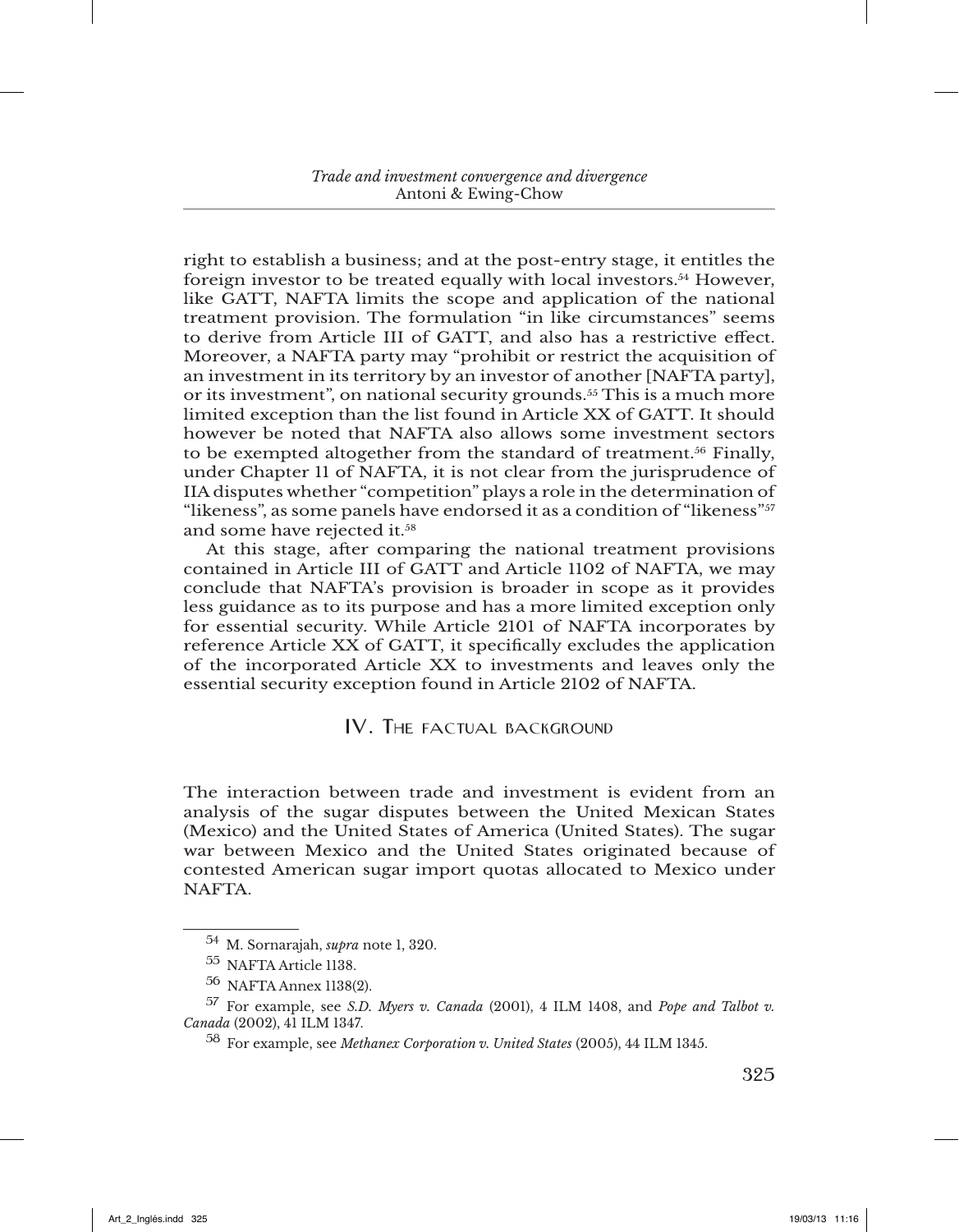Annex 703.2(A) of NAFTA deals with trade in sugar and syrup goods between Mexico and the United States, and provides for: (1) staged tariff elimination over a period of fifteen years; (2) an annual minimum tariff-free quota; (3) an increase in the tariff-free quota in case of producing a "net production surplus"; and (4) a common tariff for sugar imports from other countries.59 Mexico did not have a "net production surplus" due to the inefficiencies of the sugar industry at the time of the negotiation of this clause. However, soon after the Mexican industry became more productive, it began to see surplus sugar.

Thus, in 1993, during the final negotiations of NAFTA, the United States Trade Representative and the Mexican Secretary of Commerce and Industrial Development exchanged a series of letters that created uncertainty, *inter alia*: (1) on the definition of "net production surplus"; and  $(2)$  the quotas allocated to Mexico (exchange of letters).<sup>60</sup> These letters were meant to placate concerns and to ensure that NAFTA would be passed by the Congress of the United States. However, the exact obligations in the exchange of letters were not exactly mirrored in the English letter by the United States and the Spanish letter by Mexico.

Regardless, with the entry into force of NAFTA in 1994, Mexico expected to export a substantial additional quantity of sugar to the United States. However, NAFTA failed to open the American market as much as Mexico expected, and Mexican imports of high-fructose corn syrup (HFCS) from the United States rapidly increased $61$ , reducing the Mexican domestic market demand for Mexican sugar and increasing Mexico's exportable surplus sugar. This situation had a negative impact on the Mexican sugar industry and prompted Mexico to take the matter before NAFTA.

In order to clarify the uncertainties created by the 1993 exchange of letters, Mexico attempted to make use of the DSM established in Chapter 20 of NAFTA, which is applicable to all disputes regarding the interpretation or application of NAFTA. To this effect, Mexico was entitled to request the establishment of an arbitral panel, and

<sup>59</sup> NAFTA Annex 703.2(A), at 13-22.

<sup>60</sup> For the English and Spanish text of the letters, see *Archer Daniels Midland v. Mexico*, *supra* note 18, at 63-68.

<sup>61</sup> United States Department of Agriculture, Foreign Agriculture Service, Mexico and Sugar: Historical Perspective, http://www.fas.usda.gov/htp/sugar/2004/History%20of%20 sugar%20dispute%20final.pdf. HFCS is an alternative sweetener produced from corn starch slurry, widely used in the beverage industry as a sugar substitute.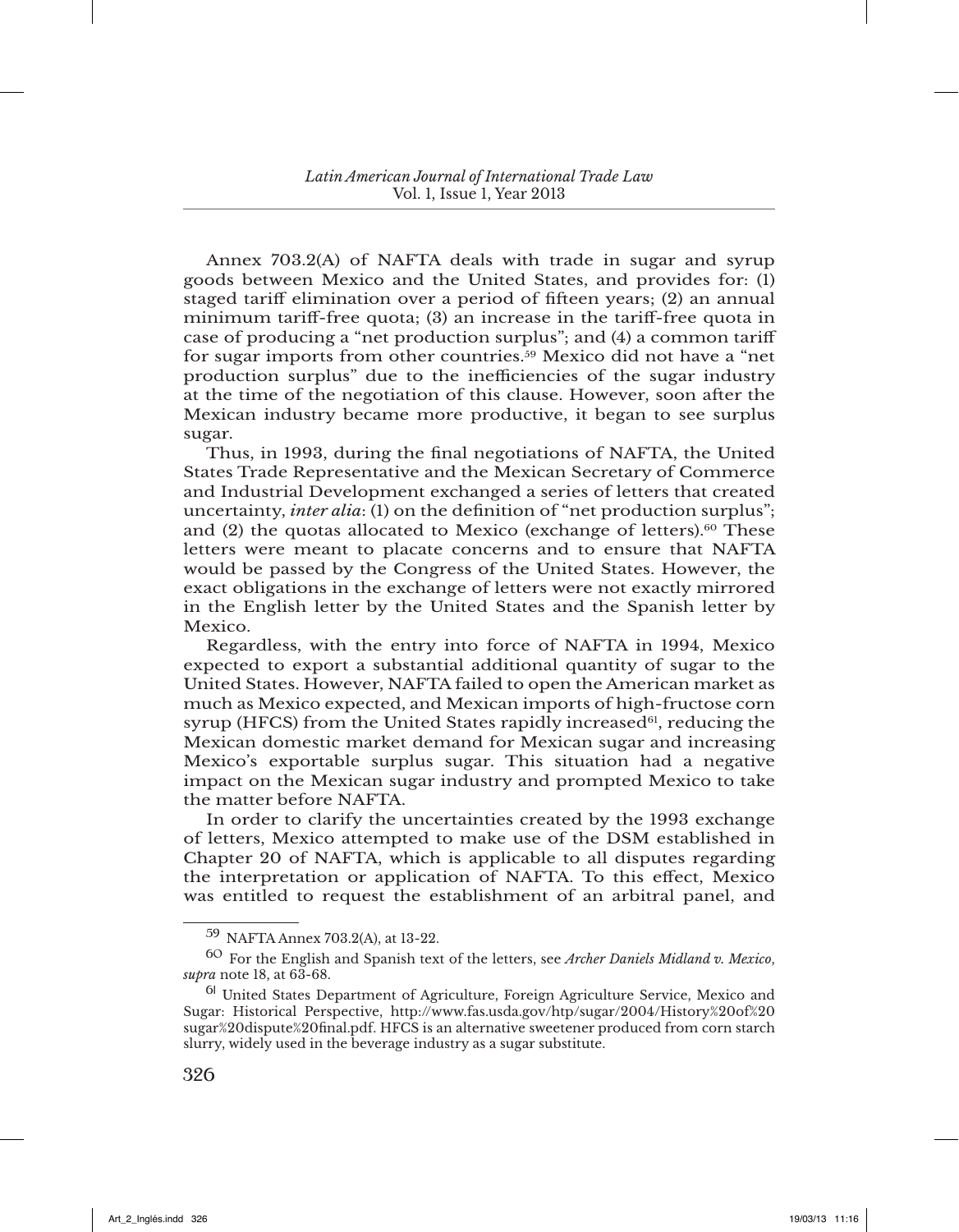Mexico and the United States had to select the panellists from a roster of individuals willing and able to serve as adjudicators.62 However, Mexico's attempt to obtain a Chapter 20 ruling on the American sugar import quotas proved fruitless given that the roster of the United States had never been formally established and that the United States refused to cooperate in the composition of the panel.

Soon after, Mexico initiated an antidumping investigation of American exports of HFCS to Mexico, which led to the imposition of provisional duties in 1997 and definitive duties in 1998. The United States successfully challenged these duties before NAFTA<sup>63</sup> and the WTO, and Mexico was obliged to withdraw the duties.<sup>64</sup>

Thereafter, in 2002, the Mexican Congress, stating that it was "committed to protecting the domestic sugar industry"65, introduced a series of measures to "stop the displacement of domestic cane sugar by imported HFCS and soft drinks and syrup sweetened with HFCS"66:  $(1)$  a 20 per cent tax on the transfer and importation of soft drinks using any sweetener other than cane sugar (soft drinks tax); (2) a 20 per cent tax on the commissioning, mediation, agency, representation, brokerage, consignment and distribution of soft drinks using any sweetener other than cane sugar (distribution tax); and (3) a number of bookkeeping requirements on taxpayers subject to the soft drink tax and the distribution tax.

The United States challenged the Mexican measures before the WTO67, and a number of American corporations filed investment disputes against Mexico under the investor-state DSM established in Chapter 11 of NAFTA.68

The Mexican measures were temporarily suspended by the Mexican President in 2002. However, four months later, the suspension was lifted by the Mexican Supreme Court, which held that the measures had the purpose of "protecting the Mexican sugar industry".<sup>69</sup> In

<sup>62</sup> NAFTA Articles 2008, 2009 and 2011.

<sup>63</sup> *Antidumping Determination on HFCS*, *supra* note 18.

<sup>64</sup> Panel Report, *Mexico – Corn Syrup*, *supra* note 16.

<sup>65</sup> *Archer Daniels Midland v. Mexico*, *supra* note 18, at 80.

<sup>66</sup> Mexico's first written submission, *Mexico – Soft Drinks*, *supra* note 17, at 111.

<sup>67</sup> Panel and Appellate Body Reports, *Mexico – Soft Drinks*, *supra* note 17.

<sup>68</sup> *Archer Daniels Midland v. Mexico*, *Corn Products v. Mexico*, and *Cargill v. Mexico*, *supra* note 18.

<sup>69</sup> Suprema Corte de Justicia de la Nación, *Sentencia relativa a la controversia constitucional 32/2002, promovida por la Cámara de Diputados del Congreso de la Unión, en contra del Titular*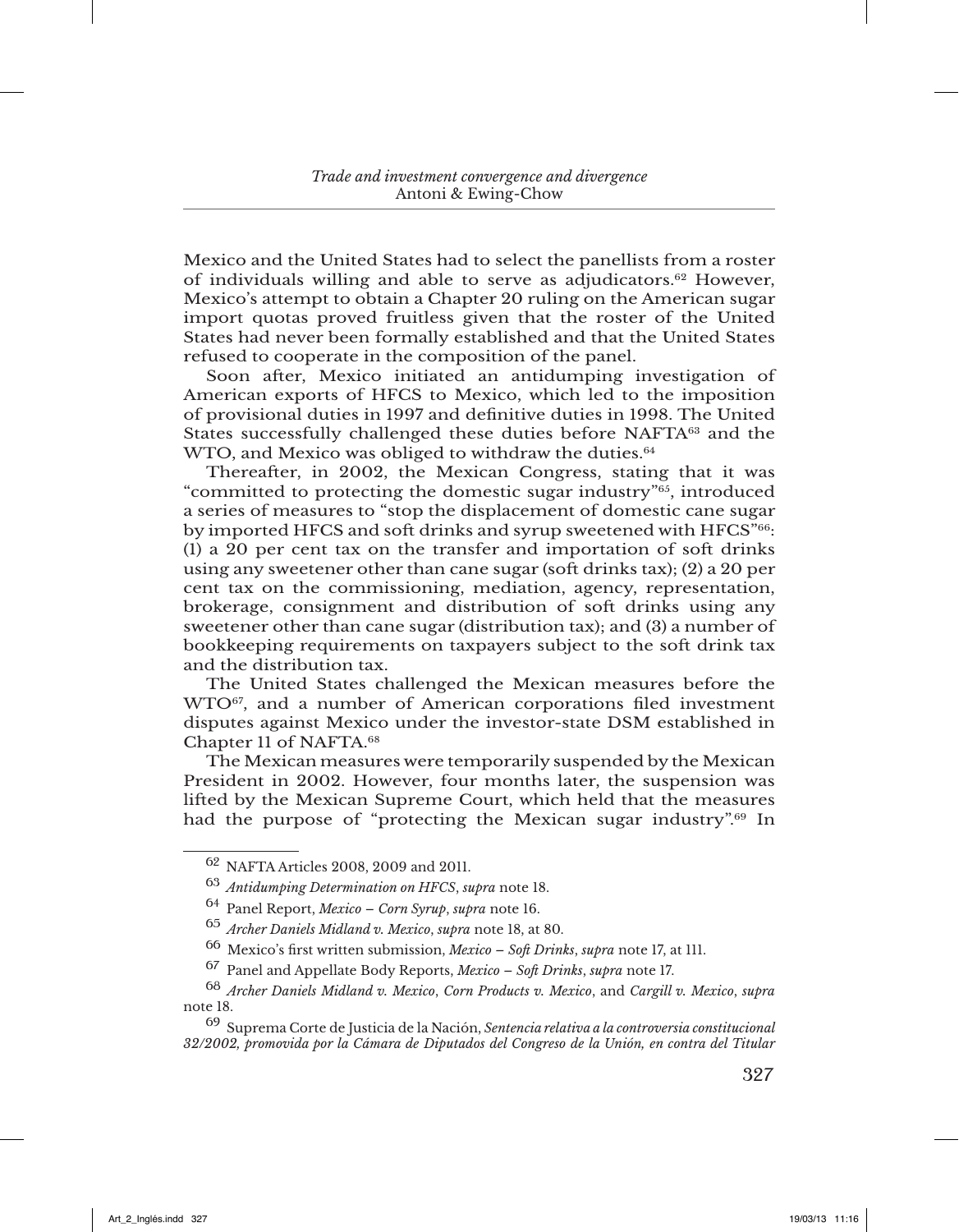2006, Mexico and the United States reached an agreement to achieve free trade in HFCS by 2008. As part of this agreement, the Mexican measures were repealed as of 2007.70 However, the investor-state claims were not affected by this agreement and the investors continued to seek damages for their losses during the period when the measures were in place.

## V. The disputes

In this section we will analyse *Mexico – Soft Drinks*, *Archer Daniels v. Mexico*, *Corn Products v. Mexico* and *Cargill v. Mexico*.

A. National Treatment

Here, our analysis will be limited to the findings on the application of the national treatment provisions. In specific, we will examine the tests and requirements established to sustain a claim under Article III of GATT and Article 1102 of NAFTA, which have ultimately been based on the competitive relationship between the comparators and some form of protectionist intent.

### *1. The WTO Case: Mexico – Soft Drinks*

In 2004, the United States challenged the Mexican measures before the WTO, claiming a violation of the national treatment provisions contained in the first and second sentences of Article III:2, and Article III:4 of GATT.<sup>71</sup> The panel established different tests and requirements for a successful claim under these provisions.

With respect to the first sentence of Article III:2; "[t]he products of the territory of any contracting party imported into the territory of any

*del Poder Ejecutivo Federal* [Mexican Supreme Court of Justice, *Decision on the constitutional objection 32/2002, raised by the Chamber of Deputies of the Mexican Congress, against the President of Mexico*] (2002), 69.

<sup>70</sup> *Archer Daniels Midland v. Mexico*, *supra* note 18, at 97; and *Cargill v. Mexico*, *supra* note 18, at 124.

 $71$  For a more precise description of the measures and products at issue, see Panel Report, *Mexico – Soft Drinks*, *supra* note 17, at 2.1-2.6.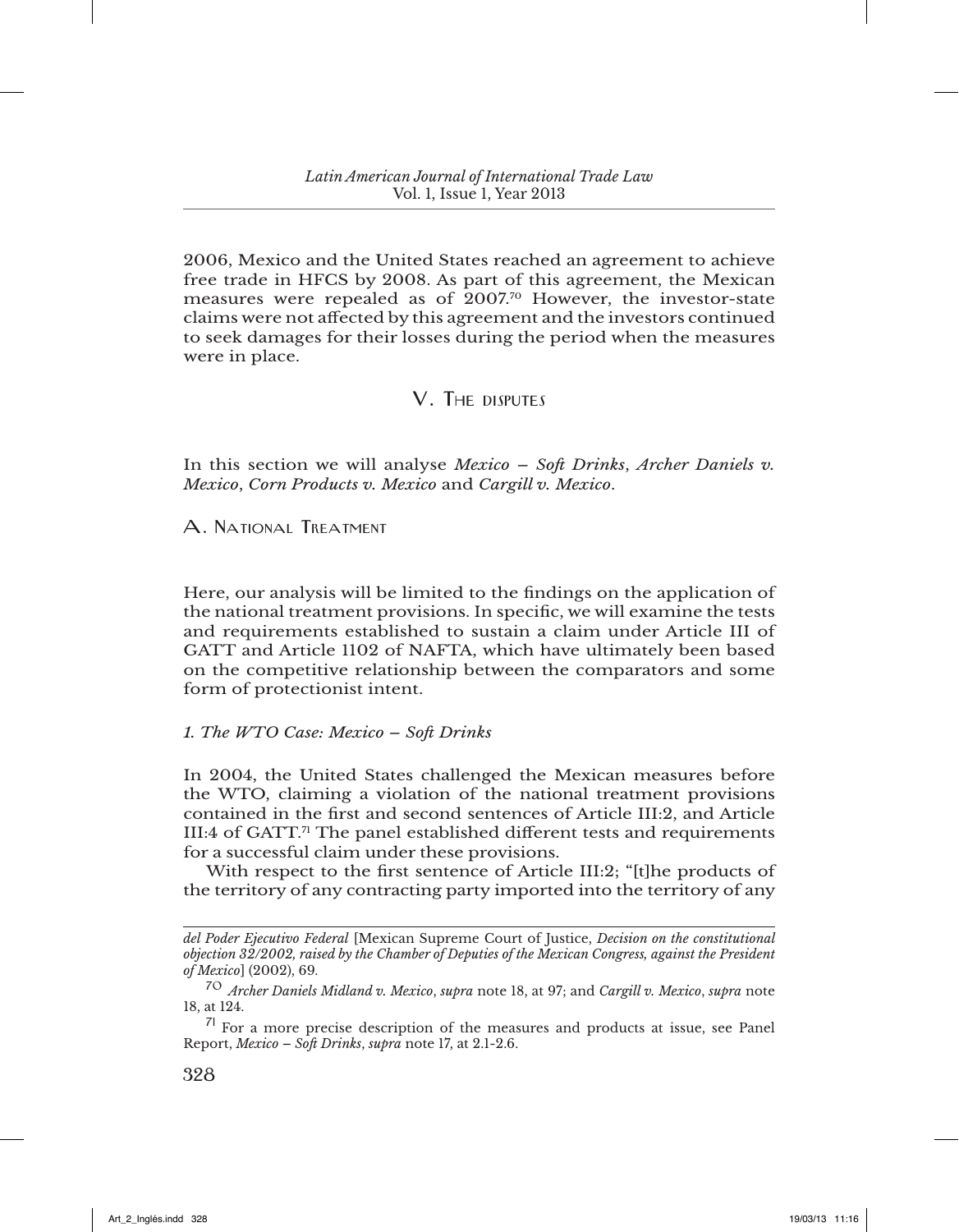other contracting party shall not be subject, directly or indirectly, to internal taxes or other internal charges of any kind in excess of those applied, directly or indirectly, to like domestic products", the panel stated that when deciding whether a measure is inconsistent with the national treatment provision, only two questions need to be answered: (1) whether imported and domestic products are "like" products; and (2) whether the imported products are taxed "in excess" of the domestic products.72 This interpretation is consistent with previous WTO jurisprudence and effectively makes Article III:2 a strict liability obligation since the purpose of the tax is irrelevant.

With respect to the second sentence of Article III:2, the panel decided that three elements need to be considered: (1) whether imported and domestic products are "directly competitive or substitutable", and in competition with each other; (2) whether the products are not "similarly taxed"; and (3) whether the dissimilar taxation is applied "so as to afford protection to domestic production".73 This last element, *i.e.* the protectiveness of the measure, is not required under the first sentence of Article III:2. Thus, to find a violation of second sentence of Article III:2 not only must they be "like" or "directly competitive or substitutable" products, the measure must cause a disparate effect on the imported product.

We will now draw the parallels between the first and second elements of the tests. The panel made a broad interpretation of the second sentence to encompass "directly competitive or substitutable products" that may or may not be "like", and construed the first sentence narrowly to cover only a subset of directly competitive or substitutable products, *i.e.* "like products". The latter requires a more demanding standard for product distinction, which is to say that the determination of "like products" requires a greater degree of likeness than the determination of "directly competitive or substitutable products". The analysis of "likeness" and "directly competitive or substitutable" focused on the properties, nature, quality, end-uses and tariff classification of the products, and the consumers' tastes and habits.74 However, in the determination of "directly competitive or substitutable", the panel also looked into the determination reached by the Mexican authorities<sup>75</sup> and considered the

<sup>72</sup> *Id*., at 8.25 and 8.128.

<sup>73</sup> *Id*., at 8.66.

<sup>74</sup> *Id*., at 8.30-8.35, 8.68-8.75, and 8.131-8.135.

<sup>75</sup> *Id*., at 8.76 and 8.77.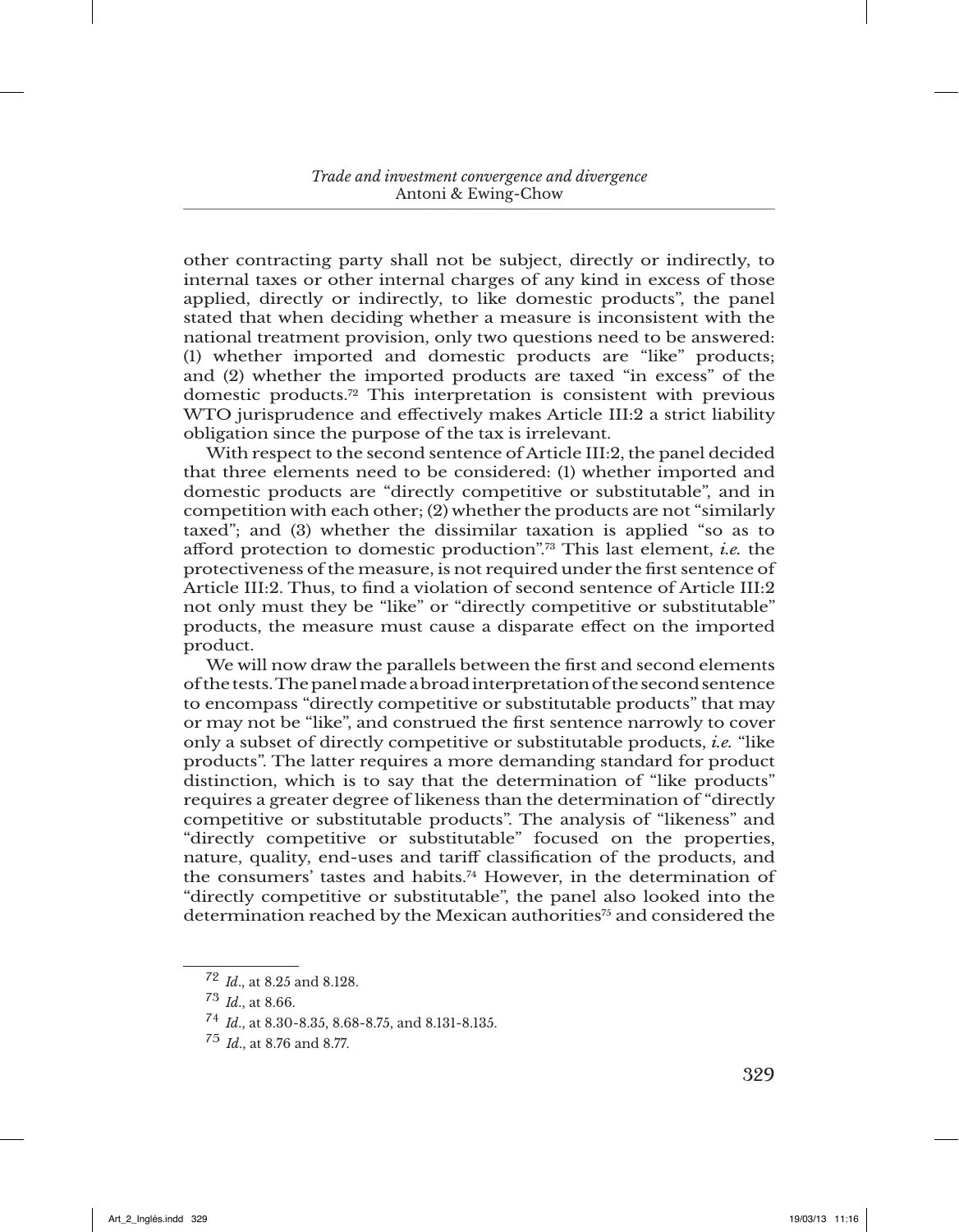criteria with the specific purpose of determining whether the products were in competition in the marketplace.<sup>76</sup>

In the consideration of "in excess" under the first sentence, the panel determined that a direct or indirect connection is required between the taxes and the products at issue $\frac{7}{7}$ , and that the term encompasses even the slightest difference in the level of taxes.78 Moreover, even though the panel did not consider the competitiveness of the products in the determination of "likeness", when analysing whether there was an indirect connection between the measures and the products at issue, the panel looked into the effect that the taxes had in the competitiveness of the products.79 With respect to "similarly taxed" under the second sentence, the panel determined that products are not "similarly taxed" if the tax burden on the products is different and this difference is more than *de minimis*80, which is to say that the determination of "similarly taxed" requires a tax differential analysis that is not required in the determination of "in excess".

Lastly, in analysing the third element to be considered under the second sentence, *i.e.* whether the measures at issue were protectionist, the panel looked, *inter alia*, into the declared intention of the Mexican authorities.<sup>81</sup>

With respect to Article III:4, the panel resolved that in analysing whether a measure is inconsistent with the national treatment provision, three elements must be satisfied: (1) that the imported and the domestic products are "like"; (2) that the measures at issue are laws, regulations and requirements "affecting" their internal sale, offering for sale, purchase, transportation, distribution or use; and (3) that the imported products are accorded "less favourable treatment" than that accorded to the domestic products.<sup>82</sup>

Unlike the second sentence of Article III:2 which specifically expands "like products" to "directly competitive or substitutable product" pursuant to the *Ad* Note to paragraph 2 of Article III, Article III:4 merely refers to "like products". Thus, the panel was forced towards an analysis of "like product" that fell somewhere between the first and second

<sup>76</sup> *Id*., at 8.68.

<sup>77</sup> *Id*., at 8.42.

<sup>78</sup> *Id*., at 8.52 and 8.146.

<sup>79</sup> *Id*., at 8.45 and 8.57.

<sup>80</sup> *Id*., at 8.79.

<sup>81</sup> *Id*., at 8.86-8.94.

<sup>82</sup> *Id*., at 8.101.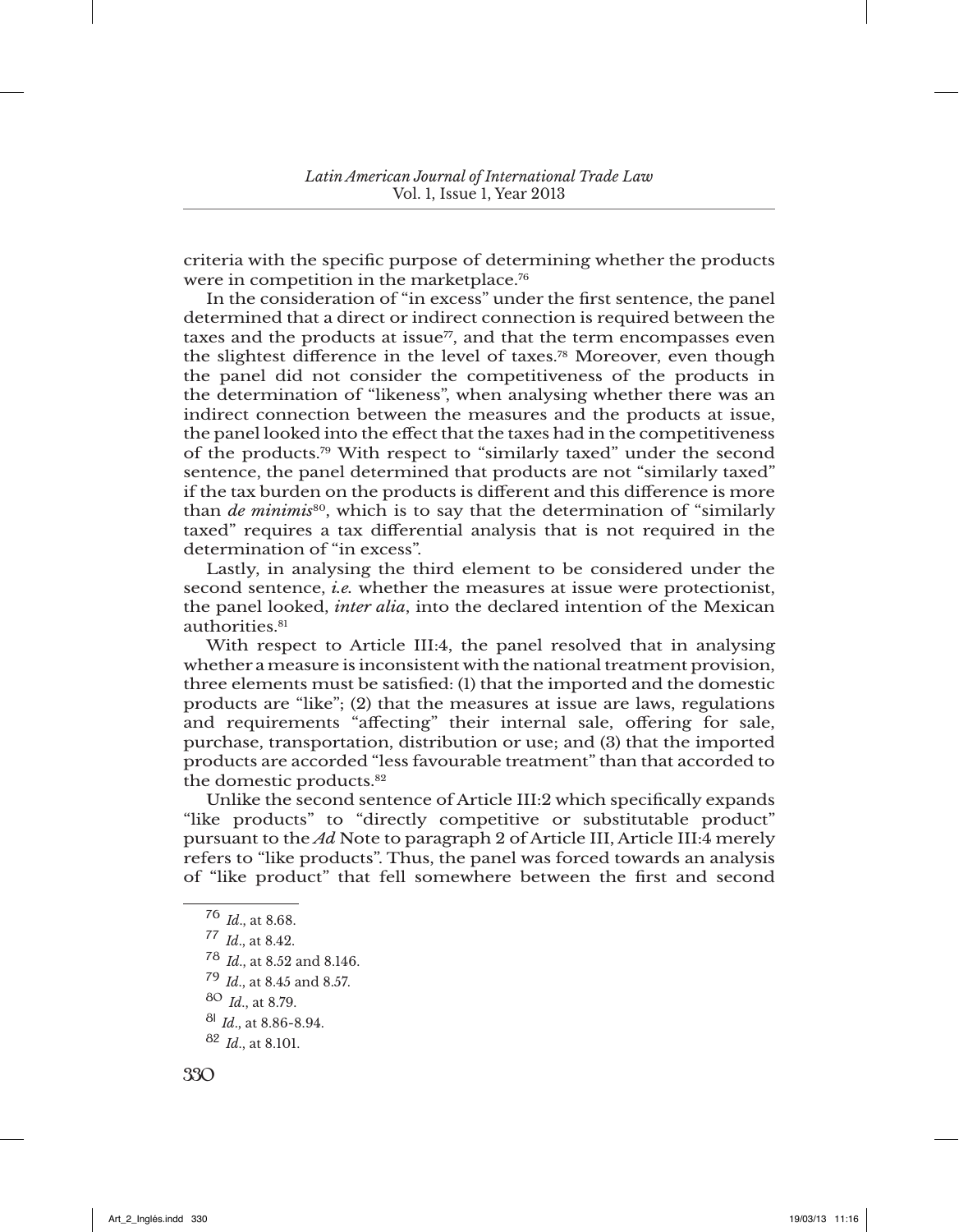sentences of Article III:2, as it relied both on the criteria examined under Article III:2<sup>83</sup> and on the extent of the competitive relationship between the products at issue.<sup>84</sup> The panel then stated that the term "affecting" has a broad scope, and encompasses any laws or regulations which may adversely modify the conditions of competition between imported and domestic products.85 Finally, the panel looked at the composition of sweeteners produced and imported in Mexico before and after the measures were instituted<sup>86</sup>, *i.e.* the effect of the measures at issue.

The panel concluded that the first sentence of Article III:2 was breached by the soft drink tax and the distribution tax which indirectly subjected beet sugar (a "like product" to Mexican cane sugar) to internal taxes in excess of those applied to Mexican cane sugar. The panel also concluded that the first sentence of Article III:2 was violated by tax on soft drinks and syrups sweetened by HFCS since they were "like products" to soft drinks and syrups sweetened by cane sugar. With respect to the second sentence of Article III:2, while HFCS was not a "like product" to cane sugar, it was a "directly competitive or substitutable" product to cane sugar as a sweetener for soft drinks and syrups. Thus, the panel concluded that the measures were applied in a way that afforded protection to domestic production of cane sugar and therefore inconsistent with the second sentence of Article III:2. The panel also found that Article III:4 was breached by the measures which resulted in less favourable treatment for non-cane sugar sweeteners – such as beet sugar and HFCS – than that of Mexican cane sugar.

Reading the panel report which incorporates the submissions of the parties, one is left with the impression that Mexico did not strenuously attempt to argue that the measures were not inconsistent with the national treatment obligations under GATT. Mexico, in all likelihood, understood that the measures were inconsistent but was forced to take them due to internal political pressure. In late 2001, Mexican sugar farmers marched on Mexico City, besieged the Mexican Ministry of the Economy, shut down its offices, and piled up political pressure on the new government of President Vicente Fox.87 The measures were therefore an immediate response to a difficult situation. As the WTO DSM only

<sup>83</sup> *Id*., at 8.104 and 8.106.

<sup>84</sup> *Id*., at 8.104.

<sup>85</sup> *Id*., at 8.108.

<sup>86</sup> *Id*., at 8.117-8.120.

<sup>87</sup> C. Kraul, *Third-World Imports Besiege Mexico Farmers*, LA Times, 10 September 2001, http://articles.latimes.com/2001/sep/10/news/mn-44109.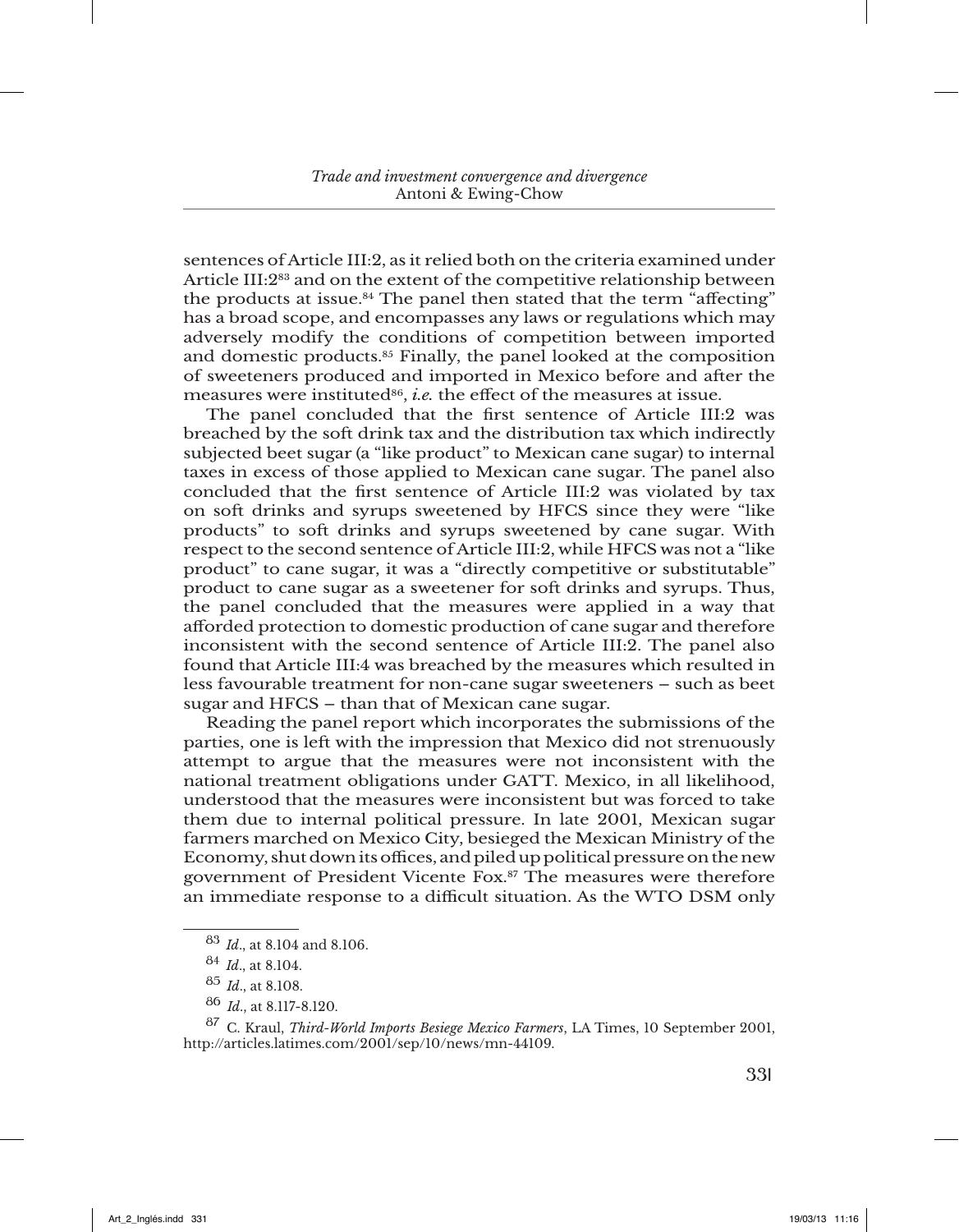provides prospective remedies, Mexico was prepared to comply with its WTO obligations as evidenced from the 2006 agreement it reached with the United States once the heated political situation was defused. With the blocking of the NAFTA panel creation process by the United States, one feels somewhat sympathetic with the position of Mexico in this regard, being stuck between the WTO and a hard place.

Instead, in the WTO, Mexico focused on the countermeasure argument that we will outline shortly below. The reason for this is apparent from the pending NAFTA Chapter 11 cases which were sequenced in lock-step with the WTO dispute settlement process. As the remedies available for these investor-to-state claims were not just prospective but also retrospective with regard to compensation for losses, Mexico was rightly concerned about minimising the monetary cost of its measures taken for political expediency.

### *2. The NAFTA Chapter 11 Cases*

### *(a) Archer Daniels Midlands v. Mexico*

Immediately after the WTO case was initiated by the United States, in 2003, two American investors, *Archer Daniels Midland* and *Tate & Lyle Ingredients Americas* (claimants), also initiated arbitration proceedings against Mexico88 claiming a violation of, *inter alia*, the national treatment provision contained in Article 1102 of NAFTA.89

The Arbitral Tribunal was of the view that in analysing the national treatment provision contained in Article 1102, the Arbitral Tribunal had to: (1) identify the relevant subjects for comparison ("like circumstances"); (2) consider the treatment that each comparator received ("discriminatory treatment"); and (3) consider any factors that may have justified a different treatment.<sup>90</sup>

Unlike the well-developed *jurisprudence constant* of "like products" in GATT, the jurisprudence of "like circumstances" in IIA cases is less clear. Instead, following the principles contained in the Vienna Convention on the Law of Treaties (VCLT)<sup>91</sup>, the Arbitral Tribunal examined the word "circumstances" according to its ordinary

<sup>88</sup> *Archer Daniels Midland v. Mexico*, *supra* note 18, at 6 and 13.

<sup>89</sup> *Id*., at 2-3. For a more precise description of the measures and products at issue, see *Archer Daniels Midland v. Mexico*, *supra* note 18, at 80-84 and 39-56.

<sup>90</sup> *Id*., at 196.

<sup>91</sup> *Vienna Convention on the Law of Treaties* (1969), 1155 UNTS 331, 8 ILM 679, Article 31(1).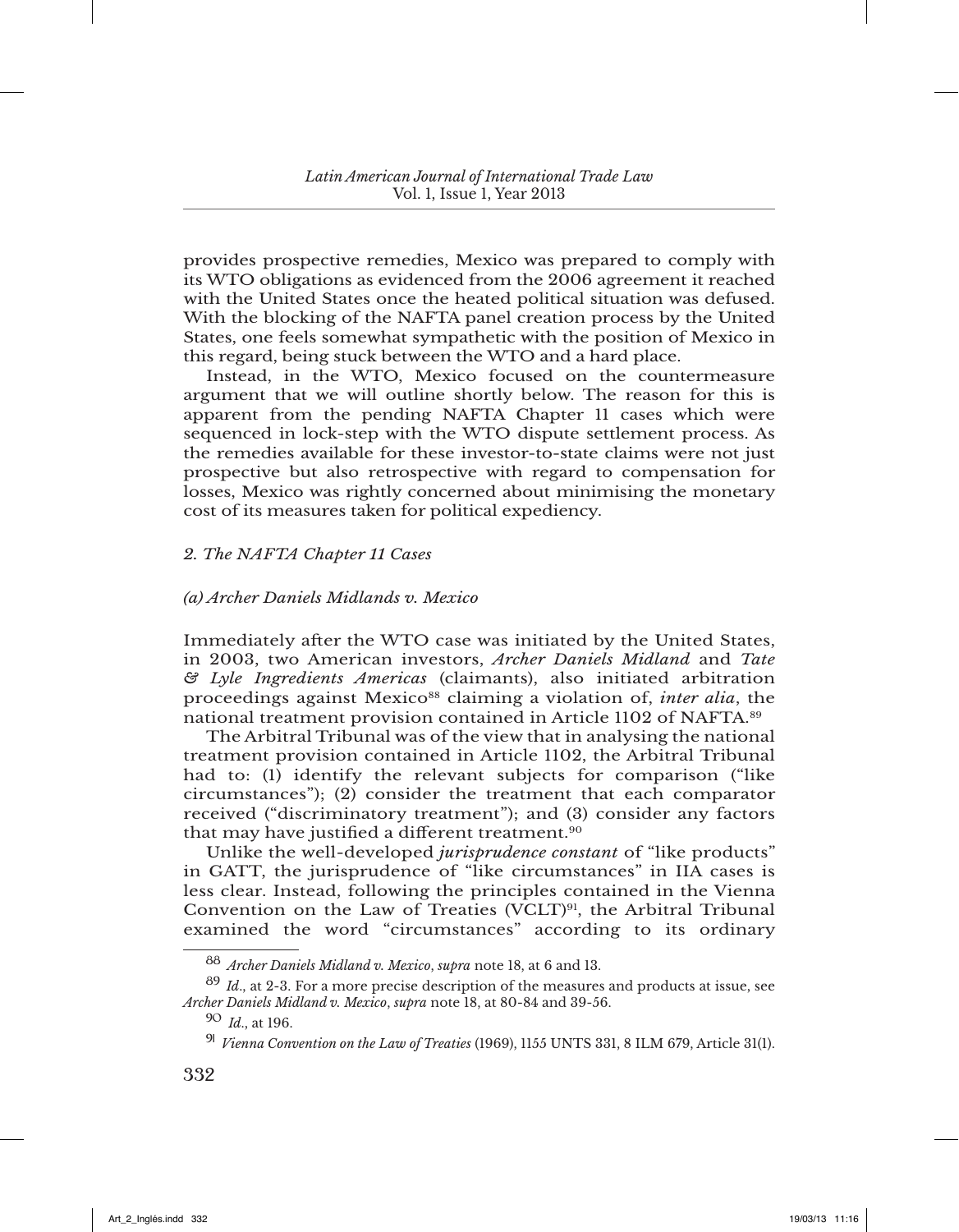meaning in the context, and in light of the object and purpose, of Article 1102.92 The Arbitral Tribunal established that in order to determine the appropriate comparator, all "circumstances" in which the treatment was accorded; *i.e.* the conditions, facts, or events accompanying, conditioning, determining or surrounding the accorded treatment; were to be taken into consideration.93 Moreover, the analysis of "like circumstances" focused on two elements: (1) the business and economic sectors in which the firms operated; and (2) the competitive relationship between the investors in the marketplace.94 Furthermore, the Arbitral Tribunal determined that when no identical comparator exists, the foreign investor may be compared with "less like comparators"95, which resembles the degree of "likeness" we would find between and among non-like but "directly competitive or substitutable" products, within the meaning of the second sentence of Article III:2 of GATT.

Moving on to the "discriminatory treatment" element, the Arbitral Tribunal determined that a discriminatory treatment based on nationality is established by showing that the foreign investor has unreasonably been afforded "less favourable treatment" than domestic investors in like circumstances<sup>96</sup>, and in establishing whether the measures afforded "less favourable treatment", the Arbitral Tribunal looked into the intent and effect of the taxes.<sup>97</sup>

Finally, when looking at whether there were any factors that may have justified a different treatment, the Arbitral Tribunal considered that the situation faced by Mexican sugar producers concerning their limited access to the American market was not relevant to the issue.<sup>98</sup>

## *(b)Corn Products v. Mexico*

Right after this first investor salvo in the sugar war, in 2003, an American investor, *Corn Products International* (*CPI*), initiated arbitration proceedings against Mexico<sup>99</sup> claiming a violation of,

<sup>94</sup> *Id*., at 198 and 199.

<sup>92</sup> *Id*., Article 31.1.

<sup>93</sup> *Archer Daniels Midland v. Mexico*, *supra* note 18, at 197.

<sup>95</sup> *Id*., at 202.

<sup>96</sup> *Id*., at 205.

<sup>97</sup> *Id*., at 209-211.

<sup>98</sup> *Id*., at 198.

<sup>99</sup> *Corn Products v. Mexico*, *supra* note 18, at 15 and 50.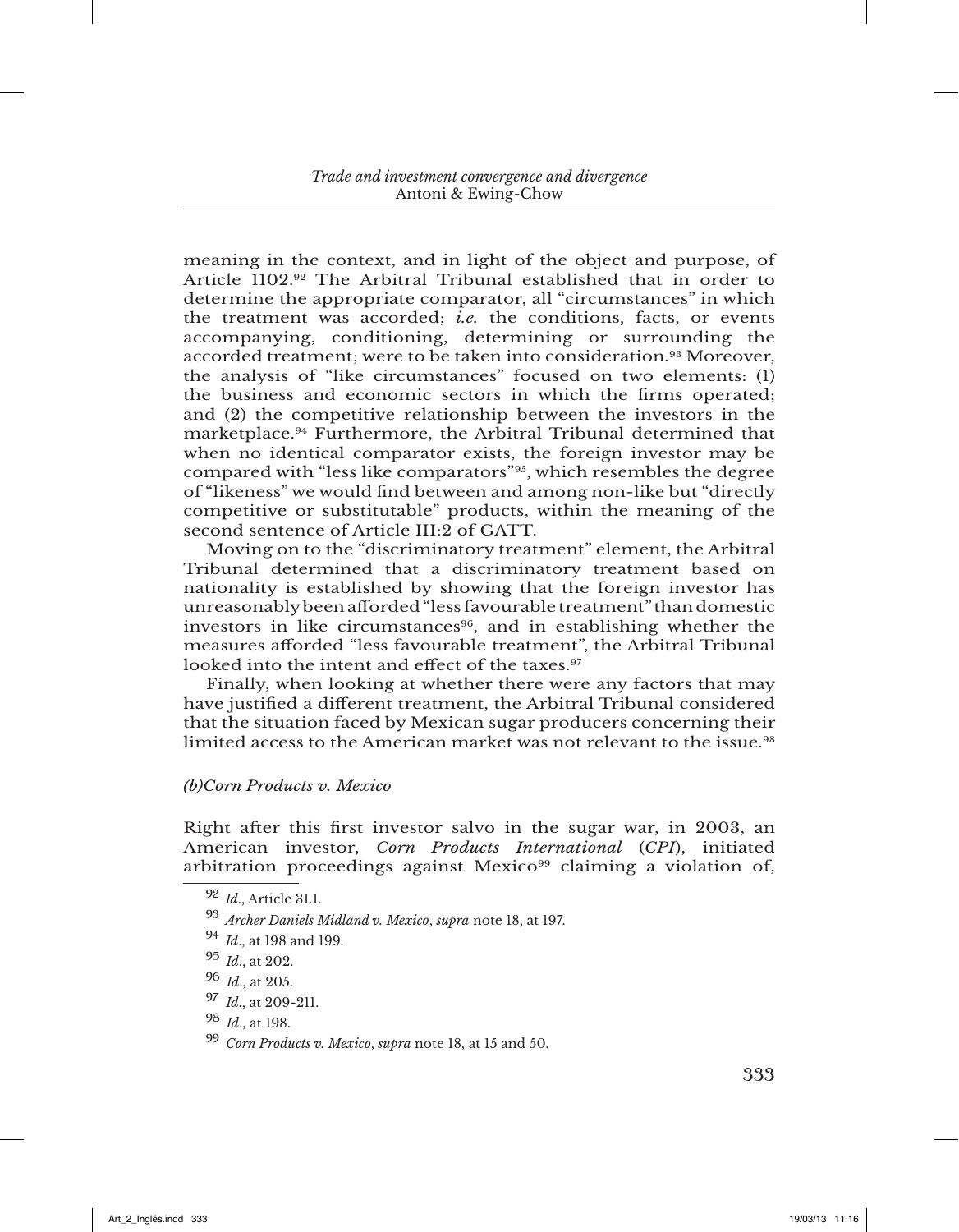again, the national treatment provision contained in Article 1102 of NAFTA.100

After an analysis of the fundamental importance of the national treatment principle in international trade law and international investment law101, the Arbitral Tribunal articulated the three elements which have to be established for a successful claim under Article 1102: (1) it must be shown that the respondent has accorded to the foreign investor or its investment "treatment" with respect to the establishment, acquisition, expansion, management, conduct, operation and sale or other disposition of the relevant investments; (2) the foreign investor or investment must be in "like circumstances" to an investor or investment of the respondent (comparator); and (3) the treatment must have been "less favourable" than that accorded to the comparator.102 Moreover, the Arbitral Tribunal emphasised the importance of considering the entire factual and legal context of the case, and stated that there is a close link between the three-fold test and the nature of the measures at issue, *i.e.* whether the measures reflected discriminatory intent on the grounds of nationality.103

With respect to "treatment", the Arbitral Tribunal looked into the intent of the Mexican authorities in enacting the taxes; *i.e.* to assist the Mexican sugar industry at a time of crisis and to respond to what Mexico considered to be the United States' violation of NAFTA; and concluded that with these objectives, the taxes necessarily would have to produce an effect, *i.e.* "treatment", upon HFCS producers and suppliers.104

The Arbitral Tribunal then compared domestic and foreign investors operating in the same business or economic sector as *CPI*, and took into consideration the competitive relationship of their products in the eyes of customers and Mexican law.105 It should be highlighted that the Arbitral Tribunal considered highly relevant the "like products" test on HFCS and cane sugar conducted by the WTO panel in *Mexico – Soft Drinks* and concluded that the fact that the measures at issue were directly concerned with HFCS and cane sugar, and designed to discriminate in favour of cane sugar and against HFCS, was a strong

<sup>100</sup> *Id*., at 96. <sup>101</sup> *Id*., at 109-114.

- <sup>103</sup> *Id*., at 118.
- <sup>104</sup> *Id*., at 119.
- <sup>105</sup> *Id*., at 120.

<sup>102</sup> *Id*., at 116 and 117.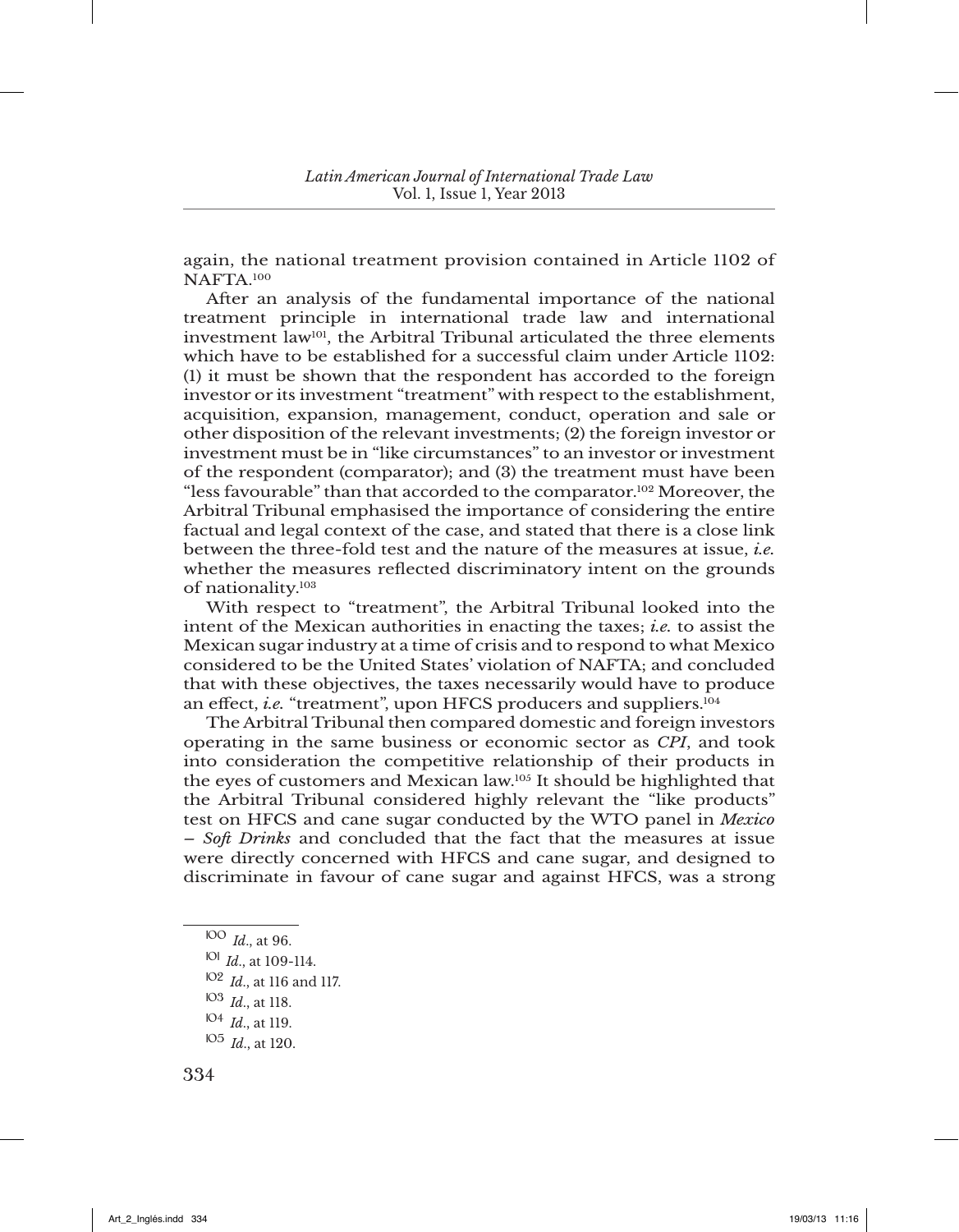indication of a breach of Article 1102.106 The Arbitral Tribunal pointed out at the distinction between "like" and "identical" circumstances, and said that Article 1102 requires "like circumstances"<sup>107</sup> and that given that "the products at issue are interchangeable and indistinguishable from the point of view of the end-users (…); the products, and therefore the respective investments, are in like circumstances".108 When attempting to discern if there were any factors that could differentiate *CPI* from the Mexican sugar industry, the Arbitral Tribunal established that even if: (1) HFCS and cane sugar were subject to different regulatory regimes; (2) Mexican sugar producers were denied access to the American market; and (3) *CPI* lobbied against granting such market access for Mexican sugar; *CPI* and the Mexican sugar industry were in "like circumstances".109

Finally, the Arbitral Tribunal simply looked at the discriminatory nature of the measures and found that the treatment was "less favourable"<sup>110</sup>

### *(c) Cargill v. Mexico*

By 2004, another American investor, *Cargill*, initiated arbitration proceedings against Mexico claiming, *inter alia*, that the measures at issue placed *Cargill* in a disadvantageous position to the benefit of Mexican sugar producers in violation of Article 1102 of NAFTA.<sup>111</sup>

The Arbitral Tribunal determined that Article 1102 mandates nondiscrimination in respect of both "investors" and their "investments"<sup>112</sup>, and that the two basic requirements for a successful claim under the national treatment provision are: (1) that the investor or the investment be in "like circumstances" with domestic investors or their investments; and (2) that the treatment accorded to the investor or the investment be "less favourable" than that accorded to domestic investors or their investments.113 The Arbitral Tribunal also determined that the treatment must be "with respect to the establishment, acquisition, expansion, management, conduct, operation, and sale or

 *Id*., at 122. *Id*., at 129. *Id*., at 126. *Id*., at 125-136. *Id*., at 142. <sup>III</sup> *Id.*, at 185. *Id*., at 188.  $||3 \, Id \text{ at } 189$ .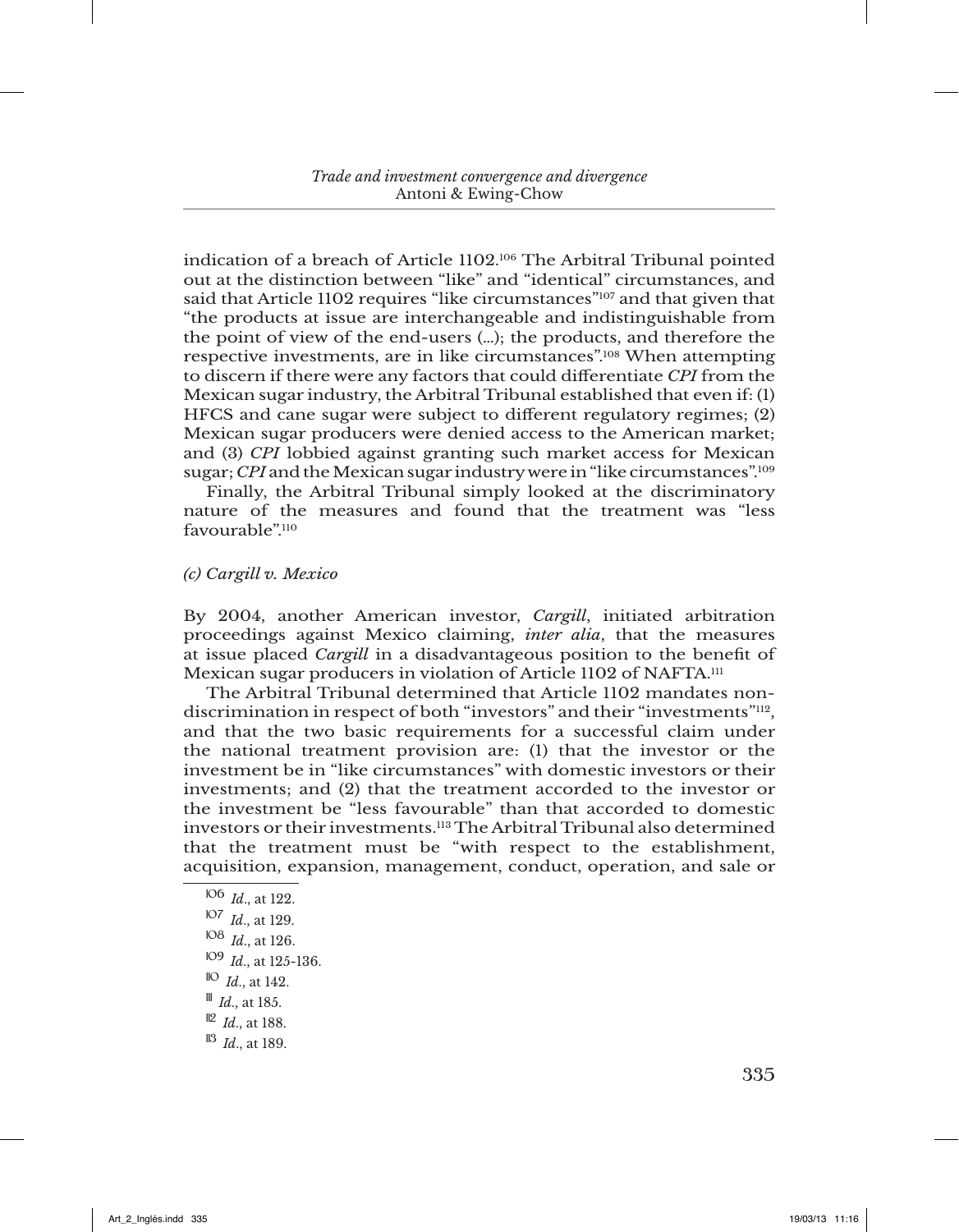other disposition of investments"; but this final requirement was not contested by the parties.<sup>114</sup>

With respect to "like circumstances" and after an interpretation in light of Article 31(1) of the VCLT, the Arbitral Tribunal considered that the fact that an investor is producing a good that is "like" a domestically produced good, does not necessarily mean that the investor is in "like circumstances" with the domestic producer of that good; that something more than the "likeness" of the goods produced has to be shown in order to establish that the investor and domestic producer are in "like circumstances"; and that the tests on HFCS and cane sugar conducted by the WTO panel in *Mexico – Soft Drinks* was relevant but not determinant in an analysis of Article 1102.115

This is in contradistinction with the Arbitral Tribunal in *Corn Products v. Mexico* that, as described above, placed more weight on the finding of the WTO panel. In addition to the elements considered in *Corn Products v. Mexico* and just like the adjudicators did in *Archer Daniels v. Mexico*, the Arbitral Tribunal considered the dire economic situation of the Mexican sugar industry and the rationale behind the measures at issue. The Arbitral Tribunal concluded that considering that the measures were taken to bring pressure on the United States government to live up to its NAFTA obligations, and not to allow sugar producers to capture the sweeteners market for soft drinks; the dire economic situation of the Mexican cane sugar industry as compared to the healthy state of the HFCS industry was not relevant in determining whether suppliers of HFCS and suppliers of cane sugar were in "like circumstances".116 There was no link between the alleged difference (the economic situation) and the rationale and objective of the measure.117 The Arbitral Tribunal went on to state that if a reliance on a difference of economic circumstances could be "used to justify a measure that destroys an economically viable foreign investment in order to benefit a domestic competitor, the national treatment protection in Article 1102 would be meaningless".118

<sup>114</sup> *Id*., at 222.

<sup>115</sup> *Id*., at 194 and 195.

<sup>116</sup> *Id*., at 201-209.

<sup>117</sup> *Id*., at 209.

<sup>118</sup> *Id*., at 210.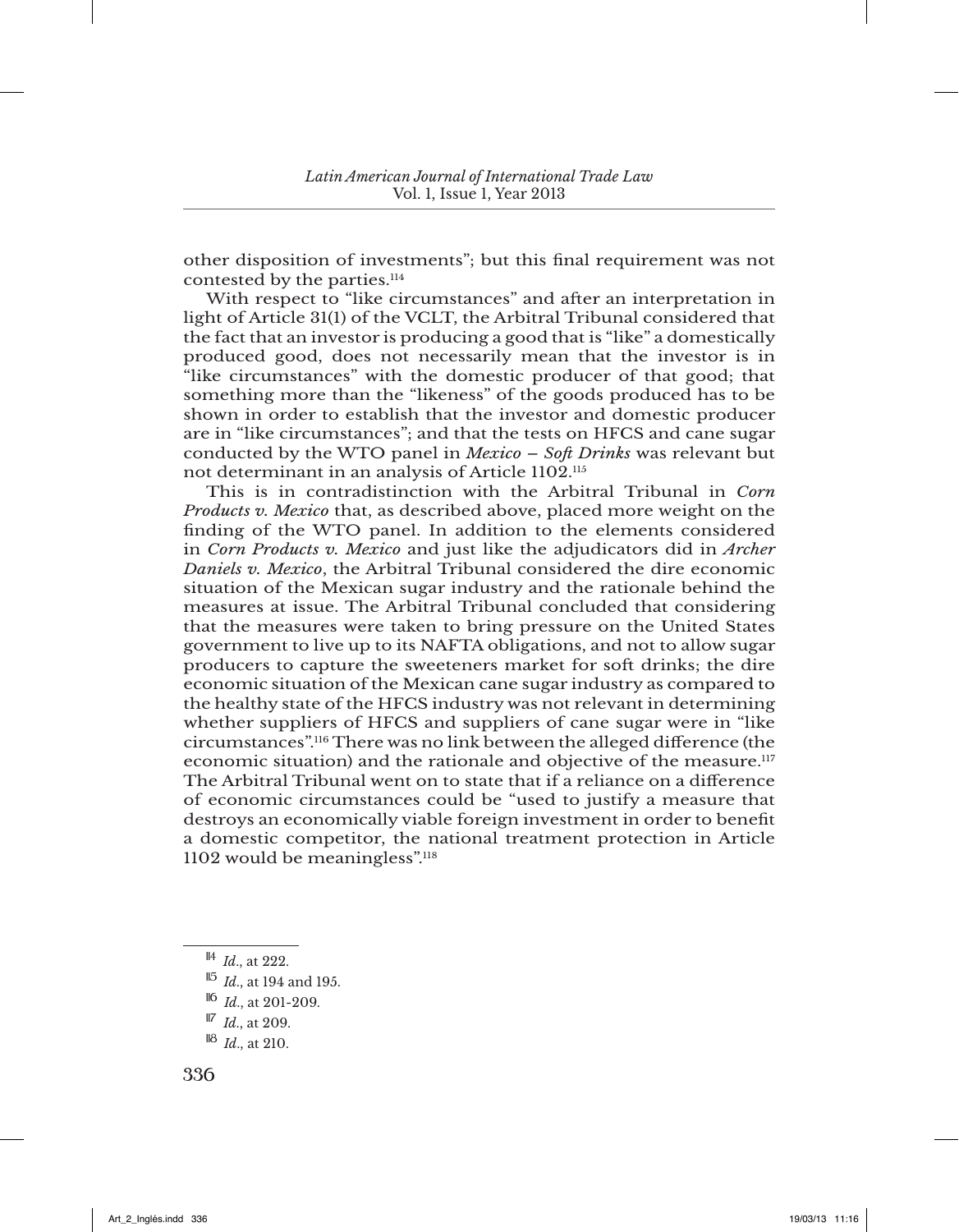With respect to "treatment no less favourable", the Arbitral Tribunal looked into the design of the measures, and found that the measures were discriminatory in both their intent and effect.<sup>119</sup>

Thus, three Arbitral Tribunals interpreted NAFTA 1102 using a broad "likeness" analysis that resembled the "directly competitive or substitutable" and "likeness" analyses conducted by the WTO panel under the second sentence of Article III:2 and Article III:4 of GATT. These analyses took into consideration a wide array of elements to determine the degree of "likeness" between the comparators, *i.e.* the investors and their investments under NAFTA and the products under GATT; and finally focused on the competitive relationship between the comparators and on the impact of the measures at issue on this relationship.

## *3. Convergence of "Likeness"*

The jurisprudence of the sugar disputes have converged following remarkably similar tests focused on the "likeness" of the comparators and their "treatment" when interpreting the national treatment provisions contained in Article III of GATT and Article 1102 of NAFTA: (1) on the analysis of "likeness", they have focused mainly on the extent of the competitive relationship between the comparators; and (2) on the analysis of "treatment", on the distortive effect that the measures had in this competitive relationship. Indeed, two of the Arbitral Tribunals took into consideration the determination of the "likeness of the products" under GATT as part of their analysis of the "likeness of the circumstances" under Chapter 11.

It is suggested that some caution must be exercised in order not to import the trade concept of "like products" into the investment regime. In applying a "like circumstances" test under Chapter 11 of NAFTA, it is probably reasonable for an investment panel to take account of a previous WTO "like products" analysis, especially if the factual backgrounds and the measures at issue are the same. However, it must be emphasised that the "likeness of the products" is only one aspect to consider in establishing whether two investors or their investments are in "like circumstances". Yet, when one reads the awards of the Arbitral Tribunals in the three sugar cases, it would seem that the WTO analysis of "like products" outweighed the "other

<sup>119</sup> *Id*., at 219-221.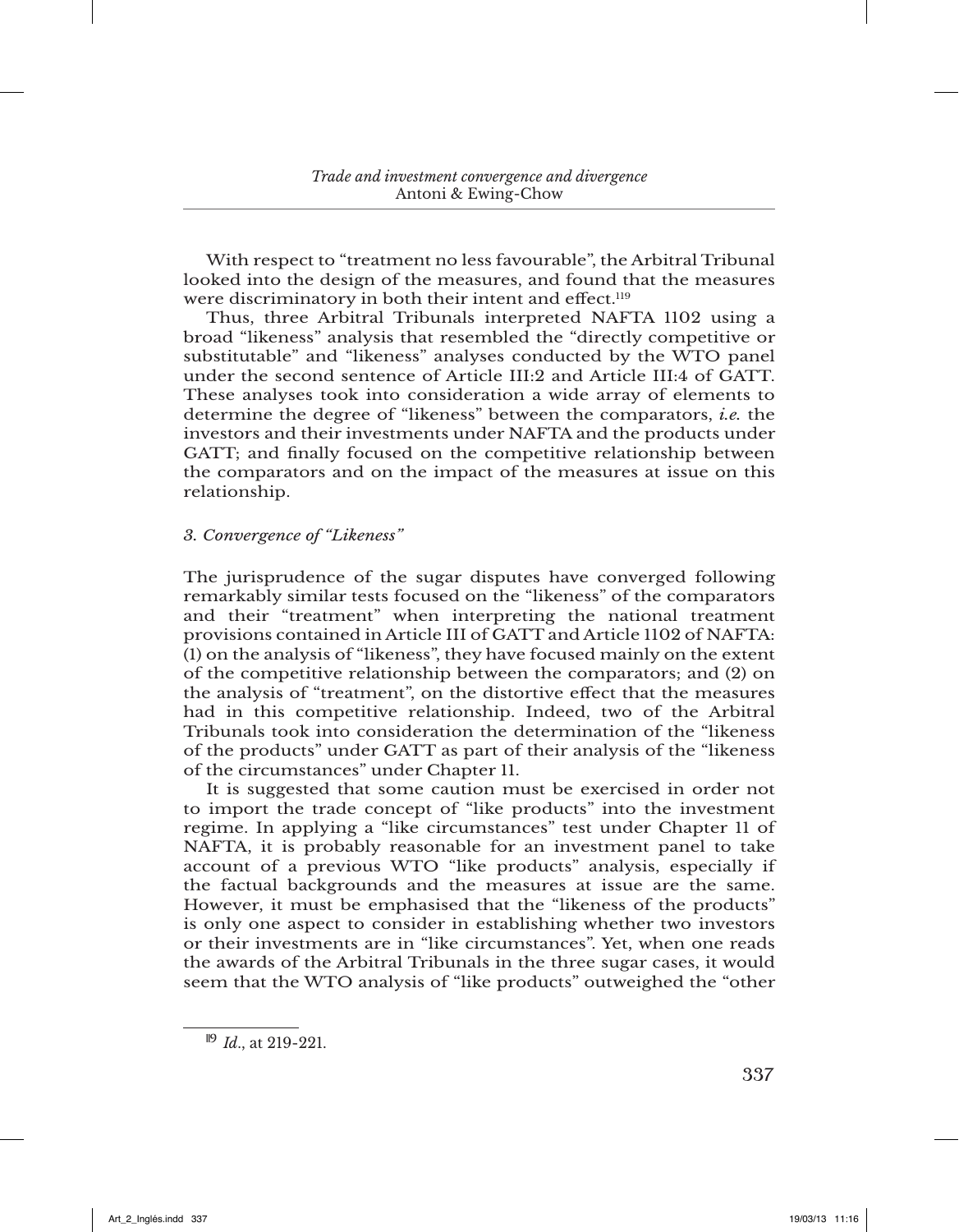circumstances" that were considered as they attempted to determine the "likeness" of the "circumstances".

The strict "likeness" test enunciated by the panel in *Mexico – Soft Drinks* which reiterates the four considerations of the Appellate Body in *Japan – Alcoholic Beverages*120 – physical characteristics, products' end-uses, consumer perception and behaviour and tariff classification of the products – is not particularly helpful in determining "like circumstances". An investor may produce a "like product" and still not be in "like circumstances". For example, this could occur when the production process method of the product is environmentally damaging and regulation prohibiting that method of production is enacted to prevent future environmental damage.

As highlighted before, unlike GATT, Chapter 11 of NAFTA does not have an equivalent general exceptions provision as that found in Article XX of GATT that could permit such environmental regulations. The ostensible "environmental exception" found in Article 1114 of NAFTA requires that the measure must be "consistent with" Chapter 11 and is thus not an exception clause. To rely too heavily on a finding of a "like product" would unduly limit the policy space for host states to regulate such externalities.

Of course, it would remain open for a tribunal to find that such environmental regulations are not "treatment no less favourable" if those regulations apply to all producers of the product, but in the case where no other producer was producing in that way, it could be seen as specifically targeting that foreign producer, especially since most production processes have some environmental impact. It would therefore be more elegant to consider the issue of discrimination from a "like circumstances" perspective. Indeed, the Appellate Body in  $EC - Abslets<sup>121</sup>$  stated that the carcinogenic nature of the product could also be taken into consideration when determining whether products were "like".122 It may be that the Appellate Body took the position that the carcinogenic nature of asbestos should have been considered by the panel as a factor in comparing the likeness of the physical characteristics of the product and that the panel should have been cognisant of the possible effect the carcinogenic properties would have on consumer perception and behaviour<sup>123</sup>, but in doing so, the

<sup>120</sup> Appellate Body Report, *Japan – Alcoholic Beverages*, *supra* note 43.

<sup>121</sup> Appellate Body Report, *EC – Asbestos*, *supra* note 44, at 114.

<sup>122</sup> *Id*.

 $123$  *Id.*, at 122.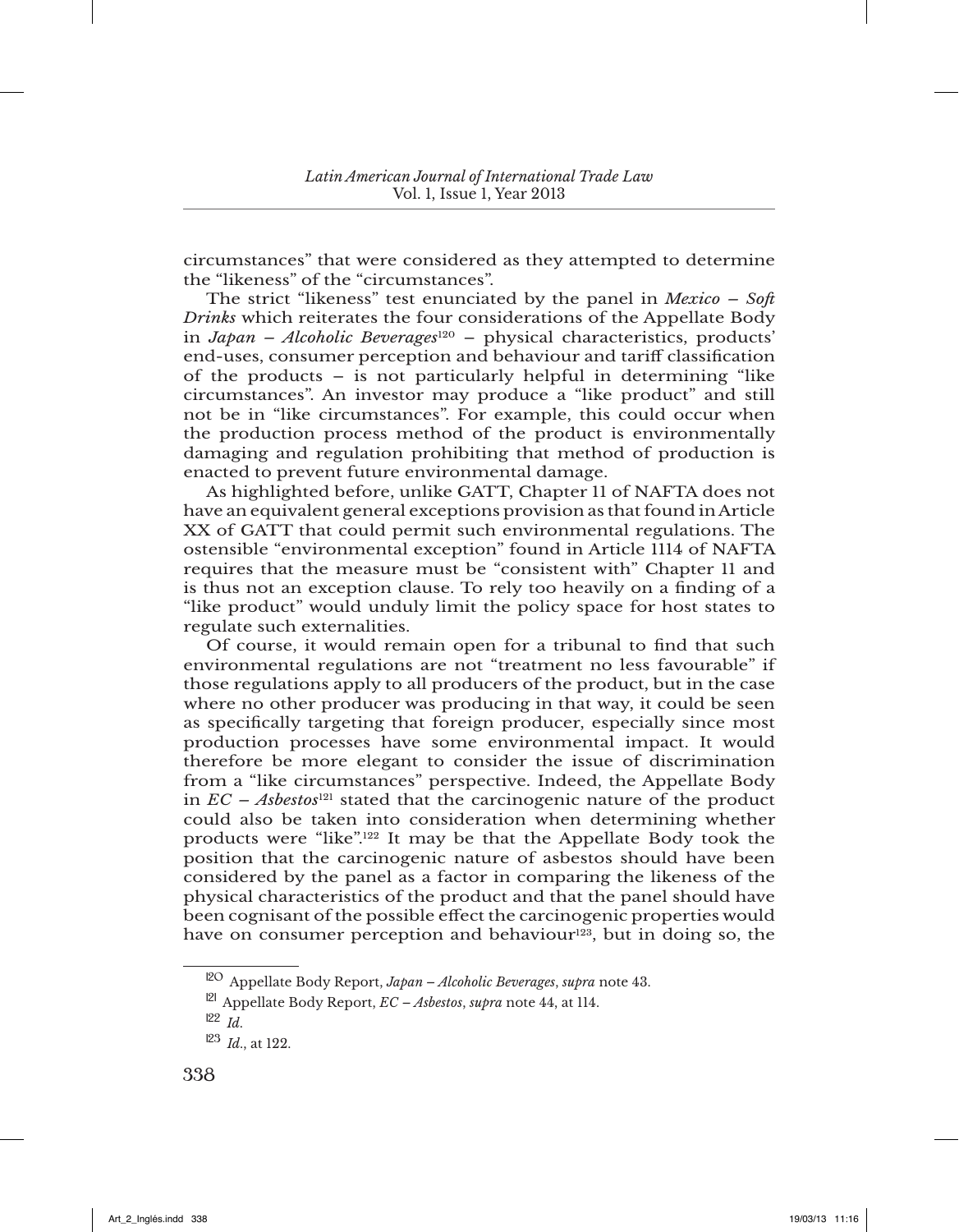Appellate Body was perhaps implicitly incorporating factors beyond the *Japan – Alcoholic Beverages* criteria.

It is suggested instead, that an analysis of "like circumstance" should involve an analysis of the measure and the appropriateness of the comparator in relation to the objective of the measure. In this regard, the Arbitral Tribunal in *Archer Daniels Midlands v. Mexico* got too tied up in a "like product" type analysis and attempted to essentially determine whether the claimants were "like investors". The Arbitral Tribunal in *Corn Products v. Mexico* was even clearer in equating "like circumstances" to "like investors" and relied even more on the WTO findings of "like products", even if the Tribunal specifically noted that this was only an element in its analysis and not conclusive.

Only the Arbitral Tribunal in *Cargill v. Mexico* really attempted to get to grips with "like circumstances" by using what was for all intents and purposes the hoary "aims and effects" test avoided by WTO jurisprudence. Unfortunately, while the Tribunal found that the measures aimed to bring pressure on the United States government to live up to its NAFTA obligations, and not to allow sugar producers to capture the sweeteners market for soft drinks, the Tribunal somewhat confused the analysis by saying that the dire economic situation of the Mexican cane sugar industry as compared to the healthy state of the HFCS industry was not relevant in determining whether suppliers of HFCS and suppliers of cane sugar were in "like circumstances". This was after the Tribunal discussed with somewhat approval the case of *GAMI v. Mexico*124, which involved Mexico's nationalisation of some sugar mills and not others on the basis of the direr economic situation of those particular sugar mills that were the subject of the expropriation. The *GAMI* Tribunal found that this difference in economic circumstances was sufficient for the measure to avoid a violation of Article 1102 of NAFTA because it was not in "like circumstances". The *Cargill* Tribunal then said that the *GAMI* principle could not be used to justify a measure that destroys an economically viable foreign investment in order to benefit a domestic competitor, as this would undermine completely the national treatment protection in Article 1102 of NAFTA. This sort of begs the question since the interpretation of "like circumstances" defines the scope of the national treatment protection in Article 1102 of NAFTA and there well may be valid circumstances where that may happen – such as the environmental protection situation described

<sup>124</sup> *GAMI Investments Inc. v. Mexico* (2004), 44 ILM 545.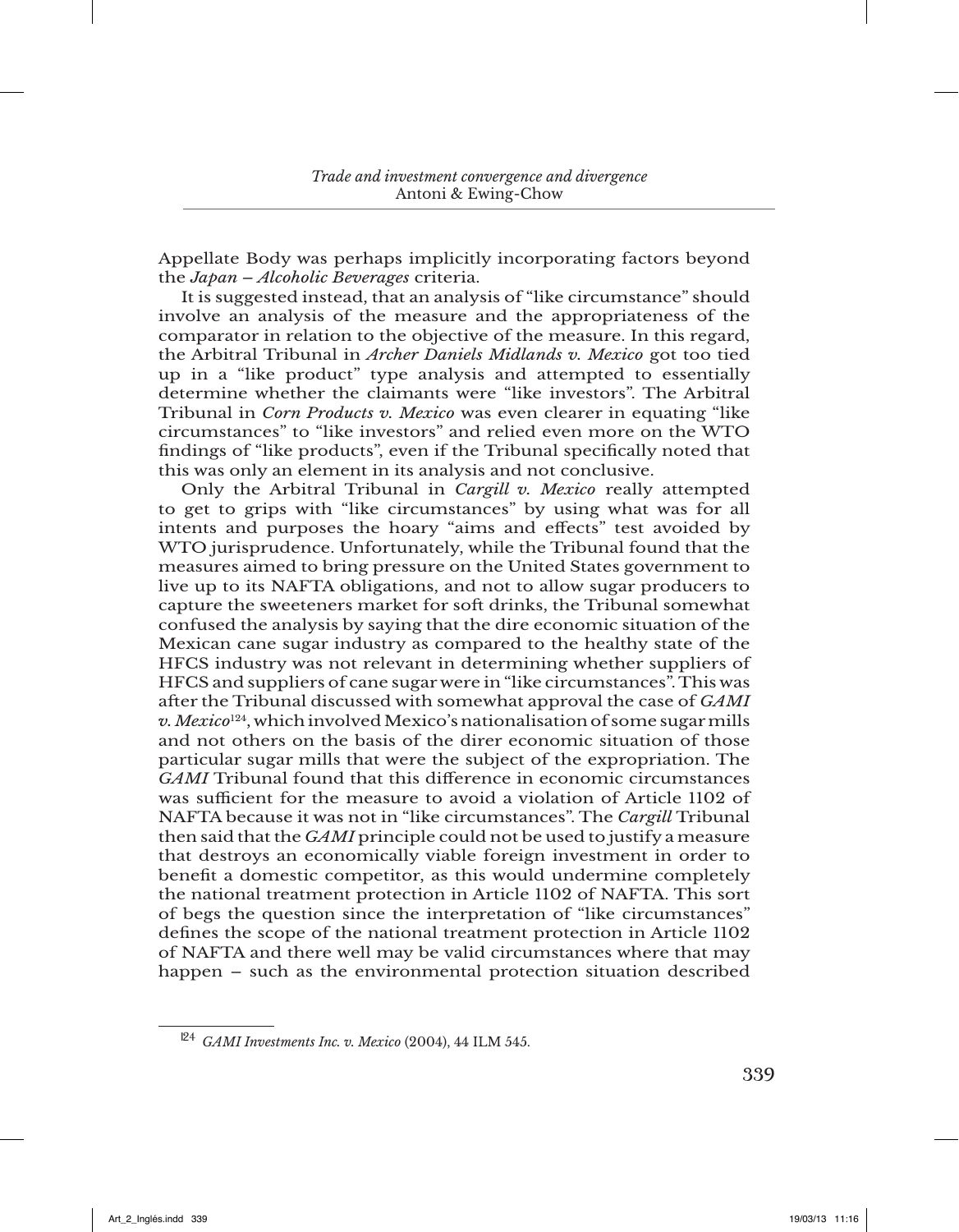above – albeit that it may be less clear that the measure was taken "in order to benefit a domestic competitor".

Thus, one would suggest that this convergence of the jurisprudence of national treatment in Article 1102 of NAFTA and the WTO case should perhaps instead diverge from the "like product" analysis and instead focus on an alternative analysis. In this regard, the Horn-Weiler suggestion of a refined "aims and effects" test, one that they label as the "alternative comparators" approach, where an effort is made to find an implicit or explicit comparator for the different treatment and then determining if the measure affects the competitive relationship between the "like products" (as defined by the appropriate comparator). The problem with the *Cargill* Tribunal's unrefined "aims and effects" test is that while the objectives of the measures in the case were clear due to the heated discussion in the Mexican Parliament, not all cases would have such explicit aims attached to every measure. While the Horn-Weiler "alternative comparators" approach<sup>125</sup> was developed mainly for the "like product" analysis, it lends itself rather well (unlike the *Japan – Alcoholic Beverages* test) to a determination of "like circumstances". Again the example of an investor who is the sole producer employing an environmentally damaging production process method will serve to illustrate the value of this approach. While a regulation prohibiting that process may have a disparate effect on a foreign investor who is the sole producer employing that method compared with local investors producing the same product through more environmentally friendly processes, the focus is not on the disparate effect or the "like products", but instead on whether the measure affected investors in "like circumstances" as understood from the perspective of the appropriate comparator – in this case a putative domestic producer using the environmentally damaging production method.

Applying this to the *GAMI* case, the appropriate comparator would be the sugar mills close to insolvency, and the measures taken to nationalise the less solvent sugar mills would be consistent with a rescue attempt and therefore not in breach of the national treatment obligation as the investors would not be in "like circumstances". Conversely, in the *Cargill* case, the measures were aimed at HFCS not because of any environmental or health concerns but really to target the HFCS industry so as to placate and protect the domestic cane sugar farmers. This would result in a finding that the comparator applied by

<sup>125</sup> H. Horn and J. H. H. Weiler, *EC Measures Affecting Asbestos and Asbestos-Containing Products*, 3 World Trade Review 01, 129-151 (2004).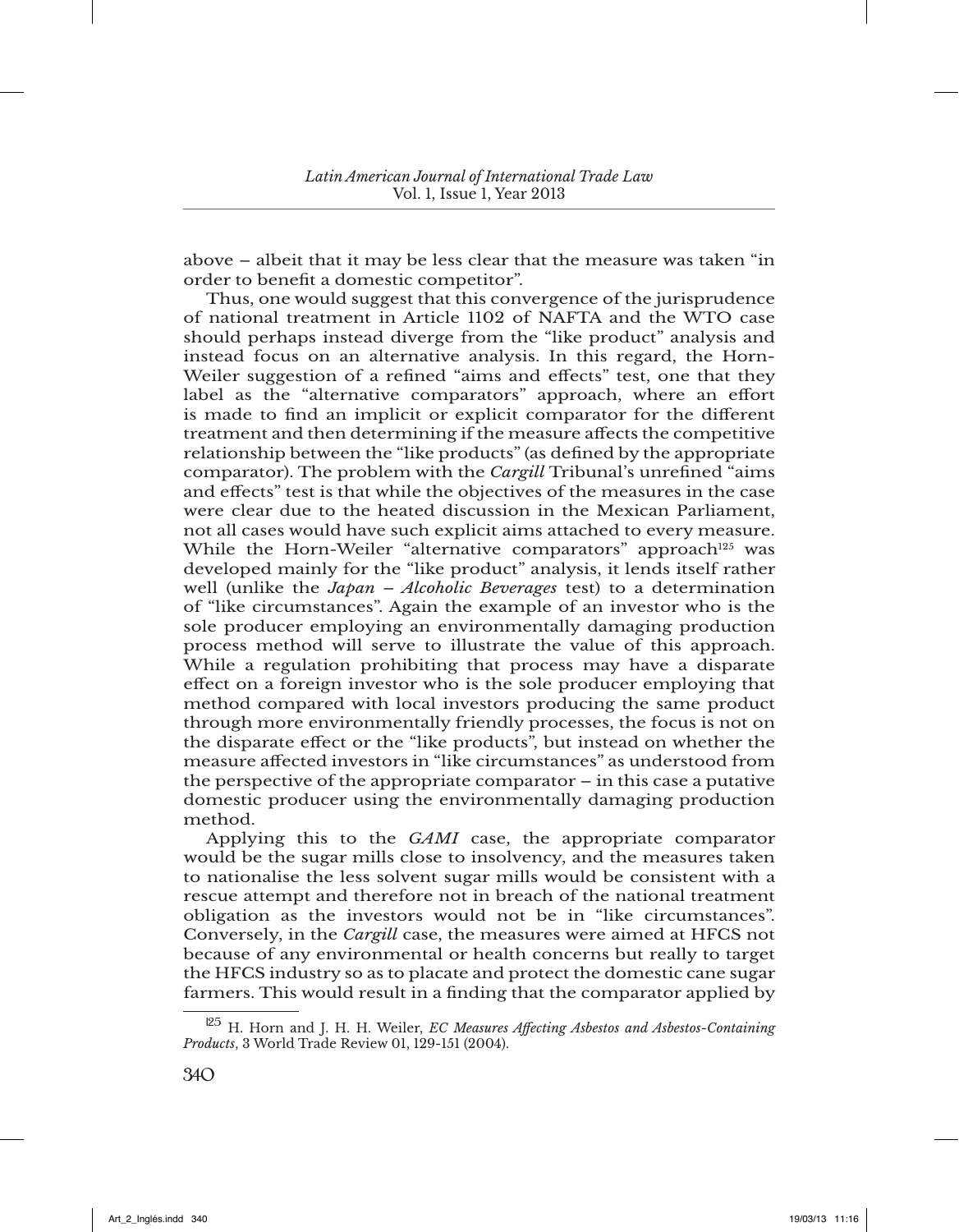the measure was simply that of the foreign origin of the sweetener producer and thus, would result in a breach of the national treatment obligation found in Article 1102 of NAFTA since that foreign HFCS investor would be in "like circumstance" with the local cane sugar investor.

The sugar war cases illustrate how a measure or a set of measures could result in multiple claims that the measures violated different obligations, and that these claims could be adjudicated in different fora. It would be tempting therefore to suggest that convergence in the interpretation of the obligations by the different adjudicative fora should be welcomed. However, as highlighted above, a superficial convergence should be avoided and instead what should be attempted is an understanding of how these different regimes and DSMs fit together perhaps not with complete convergence of the rules, but at least with some coherence with respect to the effects they would have on the system of international economic law.

B. Countermeasures

The main point of divergence in the sugar war cases involved the legitimacy of countermeasures. Not only did the WTO Appellate Body report diverge from the panel report in this regard, but each of the investor-to-state cases also differed from analysis of the WTO reports and even with each other.

### *1. The WTO Case: Mexico – Soft Drinks*

The WTO panel, after rejecting Mexico's request for the panel to decline to exercise its jurisdiction in favour of a NAFTA panel, focused its inquiry on Mexico's argument that the measures were necessary to secure compliance with laws or regulations (*i.e.* by the United States with the United States' obligations under NAFTA) as permitted by Article  $XX(d)$  of GATT.<sup>126</sup> The panel noted that while Mexico "characterized its actions as an exercise of countermeasures, as recognized under international law", the panel was of the opinion that Mexico was not suggesting that international law rules governing

<sup>126</sup> Panel Report, *Mexico – Soft Drinks*, *supra* note 17, at 8.162.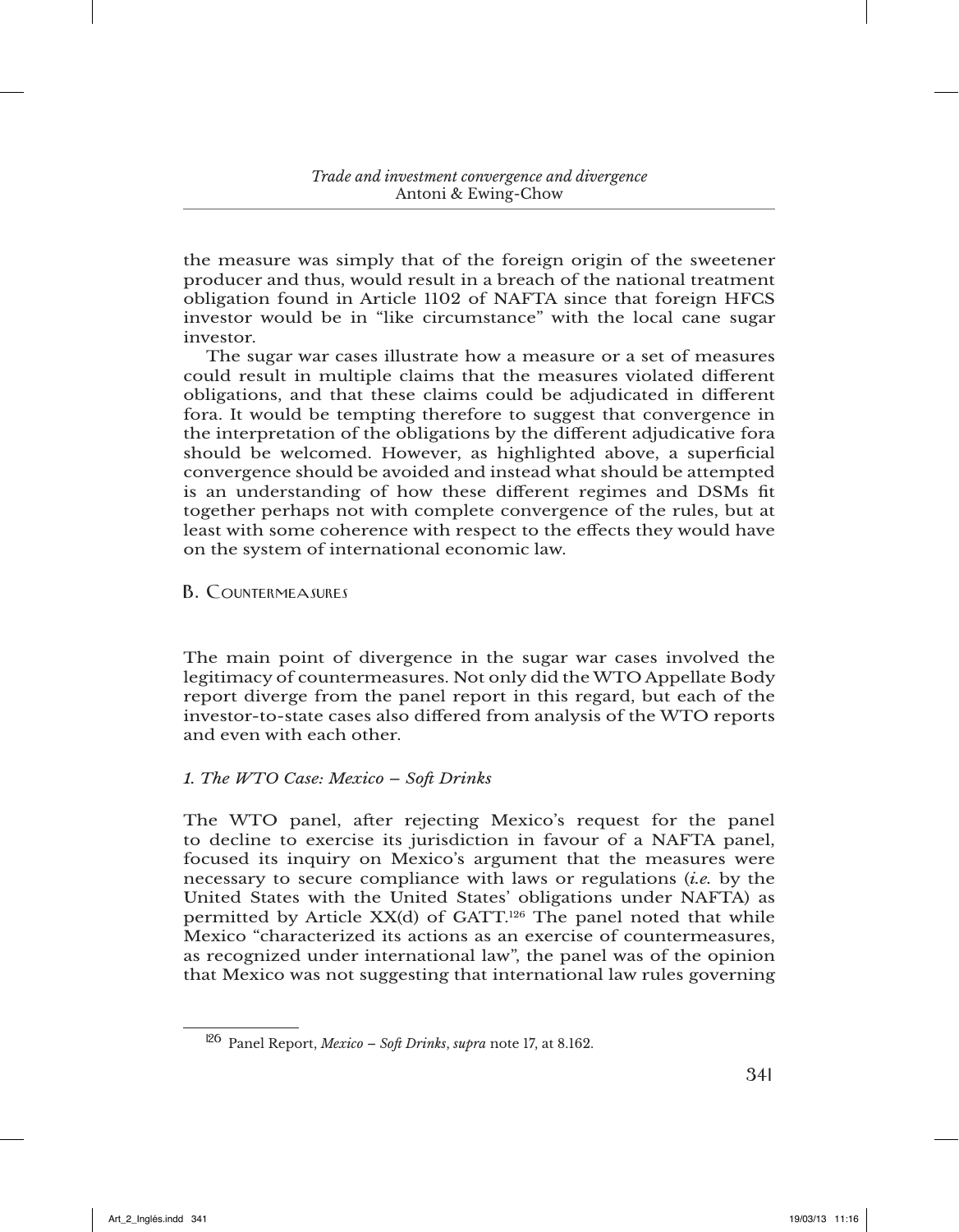such actions should affect the interpretation of Article  $XX(d).^{127}$  This is indeed the orthodox understanding of the WTO regime relying on Article 3.2 of the Understanding on Rules and Procedures Governing the Settlement of Disputes (DSU)<sup>128</sup>:

The dispute settlement system of the WTO is a central element in providing security and predictability to the multilateral trading system. The Members recognize that it serves to preserve the rights and obligations of Members under the covered agreements, and to clarify the existing provisions of those agreements in accordance with *customary rules of interpretation of public international law. Recommendations and rulings of the DSB cannot add to or diminish the rights and obligations provided in the covered agreements*. [Emphasis added]

This provision has often been cited as the reason why the WTO DSM is hermetically sealed off from other international laws since only interpretative rules (as opposed to substantive ones) are directly incorporated, and the Dispute Settlement Body (DSB) cannot add or diminish the rights and obligations under the WTO agreements. This is probably the correct approach of an adjudicative body that derives its mandate from the WTO DSU since to do otherwise would be to act outside its mandate. It is, however, not the position in international law where the WTO agreements are only part of a *corpus* of complex rules and regulations affecting international trade and the global commons. Regardless, the debate is rather moot since Article 1.1 of the DSU provides that:

> The rules and procedures of this Understanding shall apply to disputes brought pursuant to the consultation and dispute settlement provisions of [the covered agreements]. The rules and procedures of this Understanding shall also apply to consultations and the settlement of disputes between Members concerning their rights and obligations under the provisions of the Agreement Establishing the World Trade Organization (referred to in this Understanding as the "WTO Agreement") and of this Understanding taken in isolation or in combination with any other covered agreement.

Thus, Article 1.1 of the DSU provides both compulsory jurisdiction for disputes arising from the WTO agreements and a mandate for a panel to have "competence-competence" to rule even on the DSU.

<sup>127</sup> *Id*.

<sup>128</sup> DSU, *supra* note 28.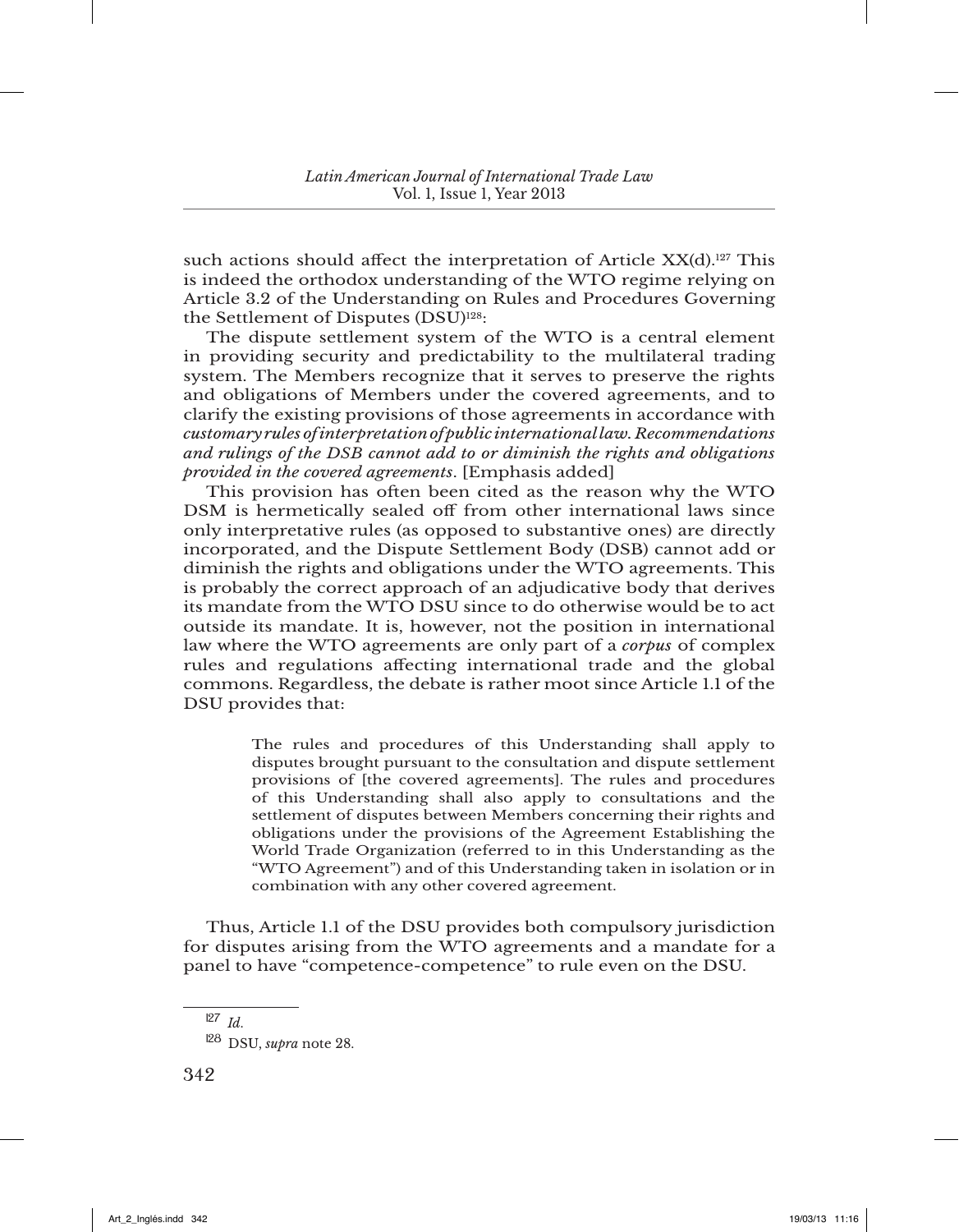The panel concluded that Article XX(d) of GATT did not apply to NAFTA since the phrase "laws or regulations" did not include international agreements whether they have direct effect or not.129

The Appellate Body report is perhaps more nuanced. There the Appellate Body stated that "laws or regulations" refer to rules that form part of the domestic legal system of the WTO member.130 It did, however, footnote the third party submission of the European Communities that international agreements may be incorporated into the domestic legal order in such a way that they can be invoked against individuals and if so, that international agreement could be regarded as having become part of the domestic legal order and thus "laws or regulations" within the meaning of Article XX(d) of GATT.131

The critical finding of the Appellate Body was that even if "international countermeasures" could be described as intended "to secure compliance", the "laws or regulations" within the meaning of Article XX(d) of GATT refers to rules that form part of the domestic legal order of the WTO member invoking the provision and do not include the international obligations of another WTO member.132 To find otherwise, the Appellate Body suggested, would be to allow unilateral and WTO unsanctioned countermeasures by a WTO member against other WTO members if that WTO member is of the opinion that those other WTO members are in breach of their WTO obligations, and that this would be in contradiction with Articles 22 and 23 of the DSU, which require DSB approval for retaliation.<sup>133</sup> The Appellate Body further added that if "laws or regulations" do not include the WTO agreements, the other problem that the countermeasure argument raises is that future WTO adjudicative bodies would have to decide on whether there was a violation of the relevant extra-WTO international obligation, and thus would have to become adjudicators of non-WTO disputes which would be beyond the mandate provided by the DSU.134

These are persuasive arguments and consistent with the approach that the WTO adjudicative bodies are only mandated and empowered by the limited text of the DSU.

<sup>129</sup> Panel Report, *Mexico – Soft Drinks*, *supra* note 17, at 8.194-8.196.

<sup>130</sup> *Id*., at 69.

<sup>131</sup> *Id*., at footnote 149.

<sup>132</sup> *Id*., at 75.

<sup>133</sup> *Id*., at 77.

<sup>134</sup> *Id*., at 78.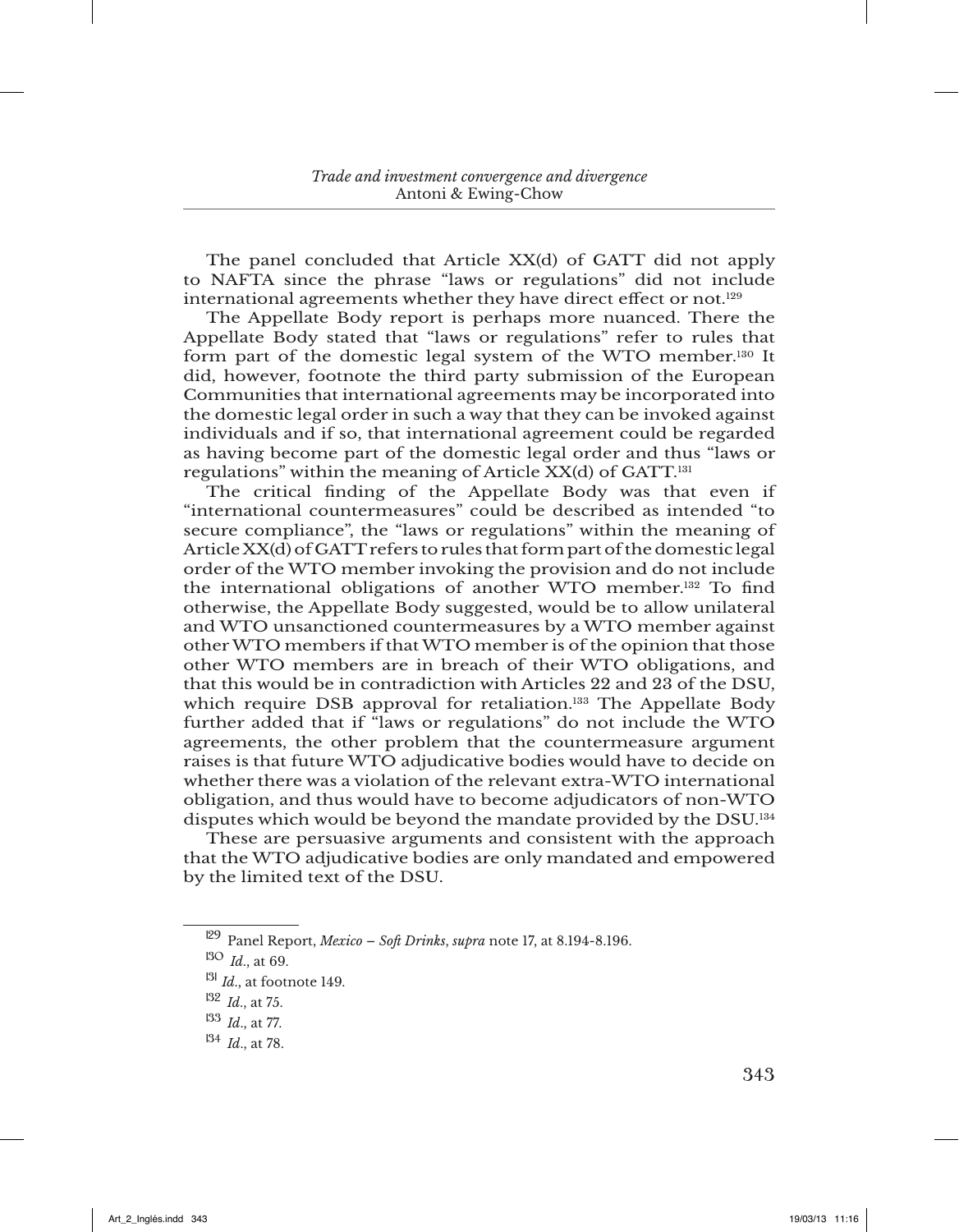### *2. The NAFTA Chapter 11 Cases*

This is not the case with NAFTA Chapter 11 Arbitral Tribunals. NAFTA Article 1131: Governing Law paragraph 1 provides:

> A Tribunal established under this Section shall decide the issues in dispute in accordance with this Agreement and *applicable rules of international law*. [Emphasis added]

This is in contradistinction with Article 3.2 of the DSU since it incorporates not just the interpretative rules of customary international law, but possibly all other applicable rules of international law. Arbitral Tribunals established under Chapter 11 of NAFTA are mandated not just to apply the NAFTA text but to incorporate other rules of international law where applicable. Thus, the three tribunals did indeed respond to the issue of countermeasures unfettered by the restrictive mandate of the WTO panel and Appellate Body. It is likely that the arguments made by Mexico at the WTO proceedings were part of a strategy to anticipate and prepare the ground for this line of inquiry.

### *(a) Archer Daniels Midland v. Mexico*

The Arbitral Tribunal in *Archer Daniels Midland v. Mexico* began its analysis with the International Law Commission's Articles on State Responsibility135 (ILC Articles) and the decision of the International Court of Justice in the *Gabcikovo-Nagymaros Project*136 case (ICJ Case). The Tribunal, based on the submissions of the parties, held that for the Mexican tax measures – the alleged countermeasures – to be valid: (1) there must be a breach of NAFTA by the United States; (2) the tax must have been enacted in response to the alleged breaches by the United States and intended to induce the United States to comply with its NAFTA obligations; (3) the tax must be proportional; and (4) the tax cannot impair the individual substantive rights of the claimant investors.137 This last point (4) is puzzling since it is not specifically reflected in either the ILC Articles or the ICJ Case. We shall discuss this further below.

<sup>&</sup>lt;sup>135</sup> Draft Articles on Responsibility of States for Internationally Wrongful Acts (2001), UN Doc. A/56/10.

<sup>136</sup> *GabcikovoNagymaros Project* (Hungary v. Slovakia) (1997), ICJ Rep. 7.

<sup>137</sup> *Archer Daniels Midland v. Mexico*, *supra* note 18, at 125-127.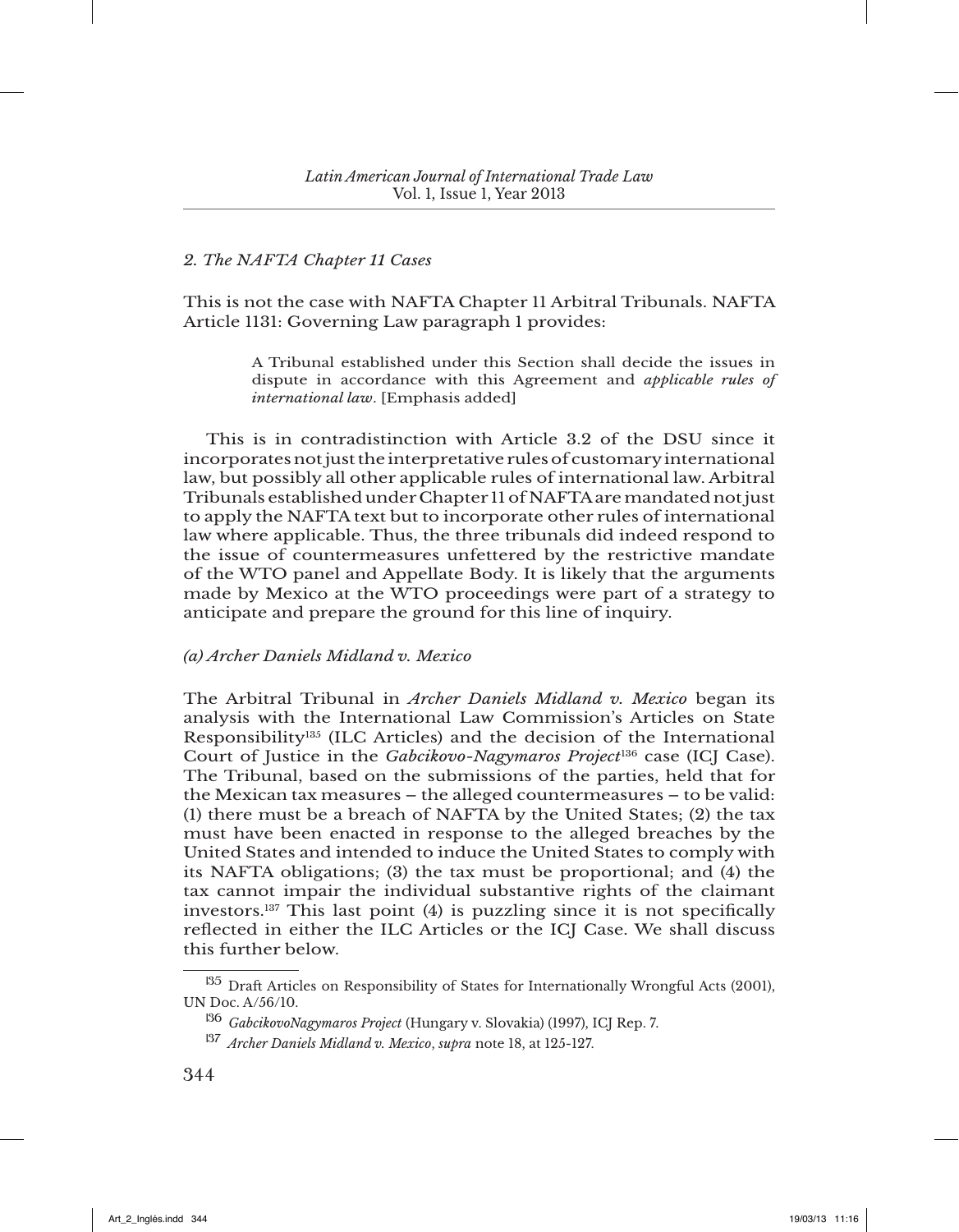With regard to the first element, the Arbitral Tribunal found that it did not have the jurisdiction to find that the United States had breached its NAFTA obligations, as those obligations did not relate to obligations under Chapter 11 but instead to obligations under Chapter Three or Chapter Twenty of NAFTA.138 However, as the parties agreed that the Tribunal had the jurisdiction to decide any defence under Chapter 11 – including a countermeasure defence – the Tribunal went on to do so, and if the other three elements were made out, Mexico's request for a stay of the proceedings would be considered.139

The Tribunal then went on to determine whether the tax was enacted in response to the alleged breaches by the United States of its NAFTA obligations. Relying on the evidence provided by the claimants and a decision of the Mexican Supreme Court that characterised the objective of the measures as primarily related the protection of the domestic sugar industry, the Tribunal held that the tax was not enacted in response to the breaches, nor was it intended to induce compliance with the United States with its NAFTA obligations.140 It should be noted that in finding so, the Tribunal emphasised that this was a finding of fact and not a determination of law.

On the issue of proportionality, the Tribunal referred to Article 51 of the ILC Articles and its Commentary (7) stating: "a clearly disproportionate measure may well be judged not to have been necessary to induce the responsible State to comply with its obligations but to have had a punitive aim and to fall outside the purpose of countermeasures".141 The Tribunal then went on to find that since none of the obligations alleged breached by the United States involved investment protection standards, but only involved interstate obligations concerning international trade and state-to-state disputes, the adoption of the tax by Mexico which affected investors was disproportionate.<sup>142</sup>

This is indeed a strange finding since the tax measures were not aimed against investors as perhaps an expropriation measure could have been. Any measure taken to affect international trade and state-tostate relationships could and probably would have an effect on foreign and domestic investors. That a measure indeed had such an effect

<sup>138</sup> *Id*., at 128.

<sup>139</sup> *Id*., at 132 and 133.

<sup>140</sup> *Id*., at 145-151.

<sup>141</sup> *Id*., at 152.

<sup>142</sup> *Id*., at 157-159.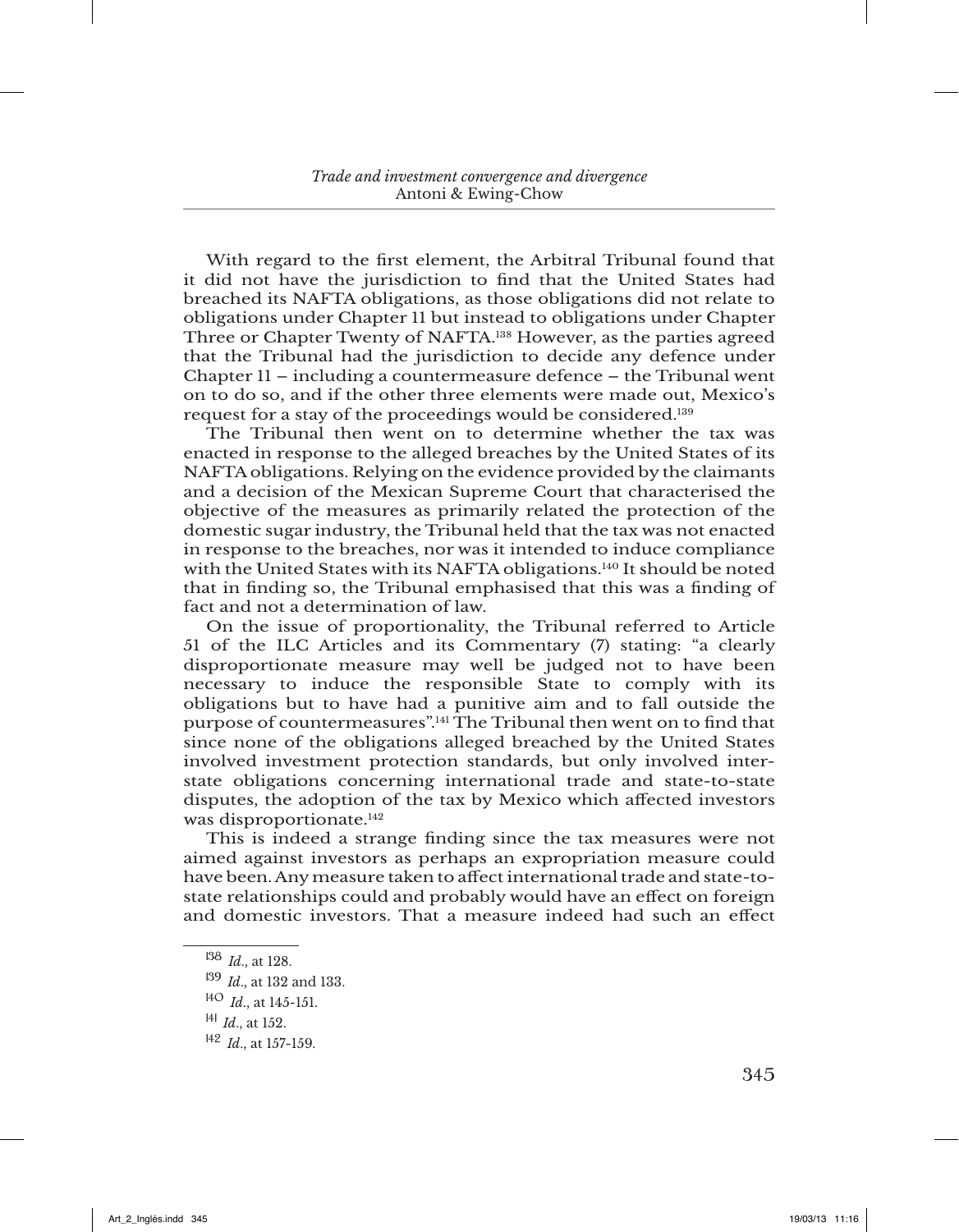does not indicate by itself that the measure was a disproportionate countermeasure. In the WTO, retaliations are often sanctioned by the DSB pursuant to Article 22 of the DSU, and often these sanctioned countermeasures include suspension of concessions and raised tariffs. It is entirely conceivable that even if this was a WTO-sanctioned retaliation, innocent investors could be affected; and to suggest that this could lead to state liability under an investor-to-state claim would precipitate a real clash of international legal regimes.

This brings us to the fourth element in the Tribunal's criteria for a valid countermeasure – the question of independent rights. The claimants argued that qualified investors under Chapter 11 of NAFTA were vested with direct independent rights and immune from the legal relationship between the member states. However, after referring to the stated prior positions of the NAFTA parties in other cases, the Tribunal found that the only individual right that investors enjoy under Chapter 11 is the procedural right to invoke the responsibility of the host state.143 Thus, since the Mexican tax measures did not affect that procedural right, this did not undermine its validity as a countermeasure.144

As highlighted above, this concern about whether the countermeasures affected independent rights is not found in the ILC Articles or the ICJ Case. It would seem to be a reasonable concern as countermeasures should be limited to actions against the party which first violated international law and not on innocent bystanders. It is, however, very difficult to imagine any trade related countermeasure that does not have an impact on investors and if this was a requirement, it is likely that no trade countermeasures could be seen as legitimate under international investment law.

## *(b) Corn Products v. Mexico*

Again the Arbitral Tribunal (made up of three different arbitrators) started with references to the ICJ Case and the ILC Articles.145 The Tribunal then listed instead of four elements, a longer list of six criteria for legitimate countermeasures – that they should: (1) be taken in response to a prior breach of international law by another state; (2) be directed against that wrongdoing state; (3) be taken for the purpose

<sup>143</sup> *Id*., at 179.

<sup>144</sup> *Id*.

<sup>145</sup> *Corn Products v. Mexico*, *supra* note 18, at 145.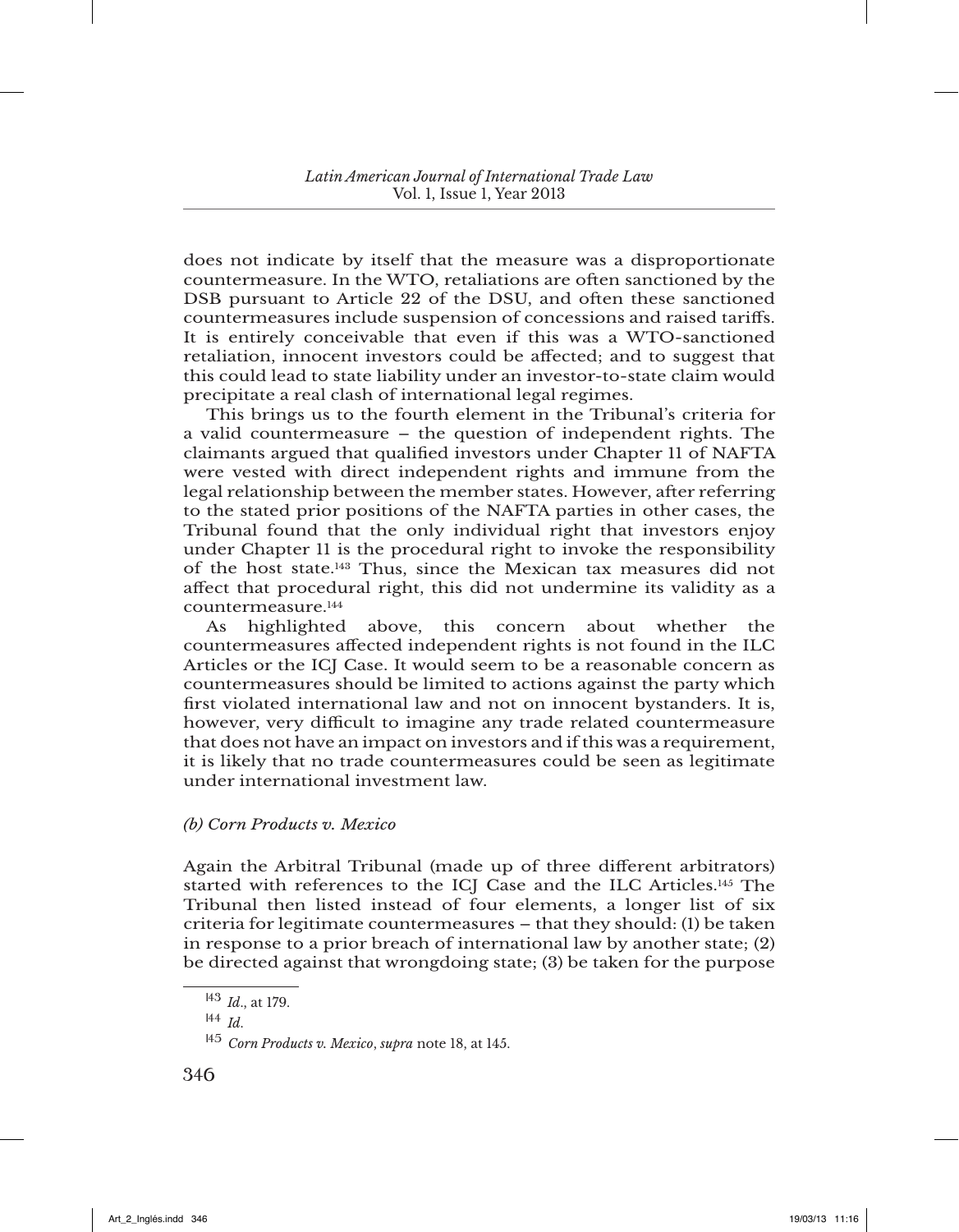of inducing that state to comply with its international obligations; (4) be limited in time and, so far as possible, be taken so as to permit resumption of the performance of the obligations in question; (5) be proportional; and (6) be accompanied by a call on the state responsible for the initial wrongful act to fulfil its obligations, and a good faith attempt to negotiate or resolve the dispute through other forms of dispute settlement.<sup>146</sup> While (1), (2) and (3) above correspond with the first two of the four criteria set out in the Award in *Archer Daniels Midland v. Mexico* and the requirement of proportionality is consistent with it, the Tribunal added (4) and (6) without mentioning the requirement to avoid the impairment of individual substantive rights of the investors. This is in our view perhaps a more refined formulation of the criteria for legitimate countermeasures since it incorporates in a more nuanced way how states actually interact with each other.

While the Tribunal held that Mexico was not precluded from raising the defence of countermeasures because of the rulings against it in the WTO case, as those reports turned on the language of GATT and not NAFTA, the Tribunal then startlingly found (contrary to the Award in *Archer Daniels Midland v. Mexico*) that NAFTA conferred upon investors substantive rights (as opposed to only procedural) separate and distinct from those of the state of which they are nationals.147 The Tribunal was of the view that individuals and corporations may possess rights under international law derived from a treaty. The question then was whether on the construction of the treaty, there was any intention to confer rights on the investors, and in this case, NAFTA intended so because it granted the investors a right to institute proceedings in their own name and for their own benefit.<sup>148</sup> Thus, when it came to determining whether the Mexican tax were lawful countermeasures, the Tribunal held that since the rights of the investor was separate from that of the United States, the defence of countermeasures could not operate to preclude the wrongfulness of the tax when applied to the investor.149

As submitted above in the discussion about the Award in *Archer Daniels Midland v. Mexico*, for perhaps a somewhat different legal reason, this makes it very difficult to imagine how WTO-sanctioned retaliation will avoid liability to foreign investors if those retaliatory measures impact their investments.

<sup>146</sup> *Id*., at 146.

<sup>147</sup> *Id*., at 167.

<sup>148</sup> *Id*., at 168.

<sup>149</sup> *Id*., at 176.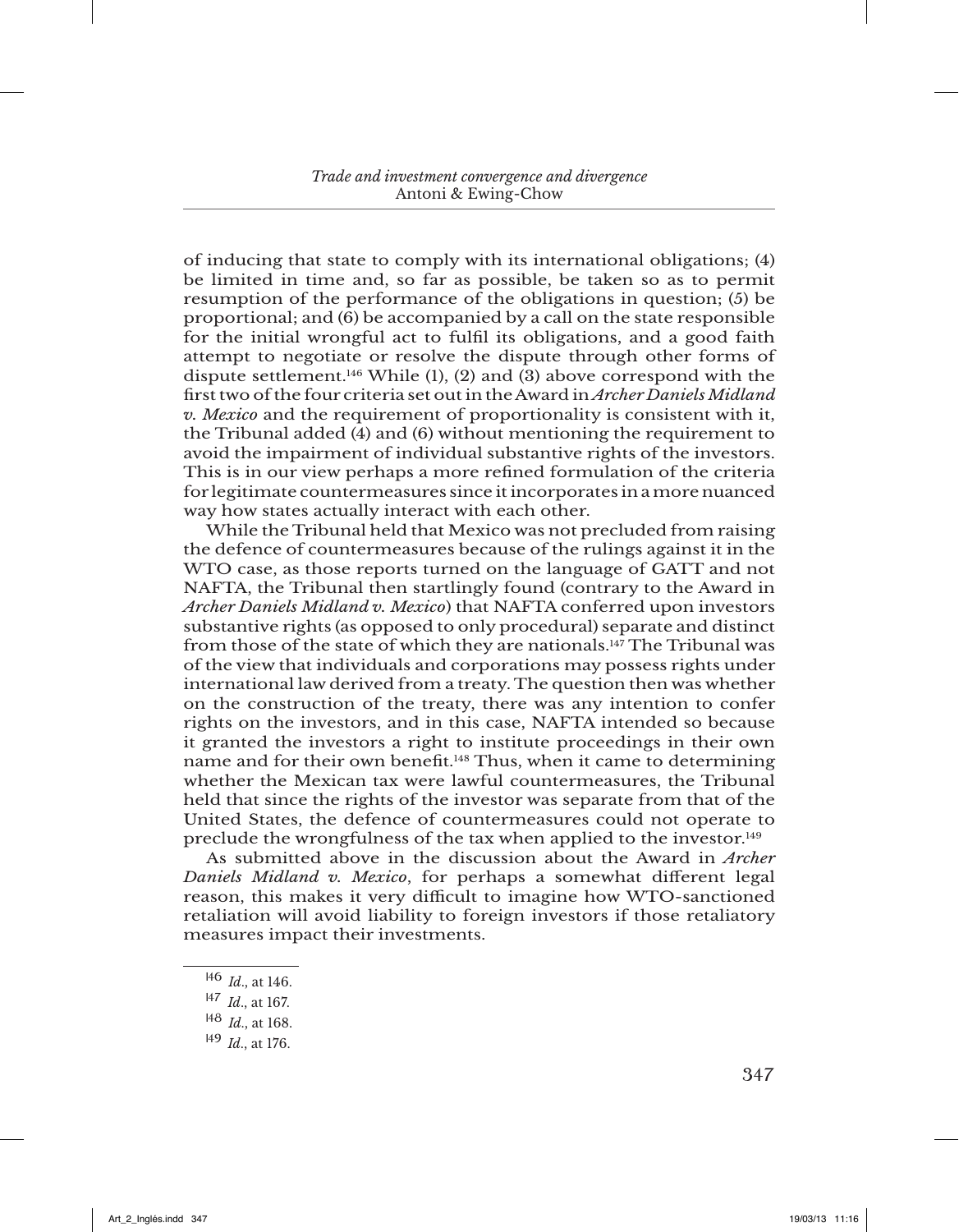## *(c) Cargill v Mexico*

After noting that that countermeasures are allowed under customary international law and that the ILC Articles provide an important point of departure in ascertaining the law on countermeasures, the Tribunal to its credit recognised that countermeasures "directed at an offending State will in many, if not most, circumstances have its intended effect on the offending State through its impact on nationals of that offending State".150 However, the Tribunal then found that just as countermeasures cannot preclude the wrongfulness of an act in breach of obligations owed to third states, countermeasures could not be a defence for breaches of obligations owed to nationals of the offending state.151 In so doing, it must have been within the contemplation of the Tribunal that most economic countermeasures taken against the home state of foreign investors present in the state enacting the countermeasures would leave that state vulnerable to investor-to-state claims. In fact, this was effectively the submission of Mexico: that if countermeasures were permitted in NAFTA, then those countermeasures would be "nullified" by the fact that they would not be a defence against investor claims. To this, the Tribunal suggested that a range of countermeasures could always be taken though the Tribunal did not discuss what types of legitimate countermeasures would be available against states that would also avoid any impact on foreign investors from those states.152

The Arbitral Tribunal also found that even if the rights of the investors may originate from the act of states, this did not affect the existence of the rights conferred. Since it is the investor that institutes the claim, calls the tribunal into existence and is the named party, the Tribunal was of the view that regardless of what it referred to as the "not fruitful" characterisation of procedural and substantive rights, this was a right of the investor separate from that of the home state.<sup>153</sup>

### *3. Divergence on Countermeasures*

Thus, all the adjudicative bodies involved in the cases above came to different conclusions using different lines of inquiries albeit that they all decided in the end (for different reasons) that the Mexican taxes

<sup>150</sup> *Cargill v. Mexico, supra* note 18, at 420 and 421.

<sup>151</sup> *Id*., at 422.

<sup>152</sup> *Id*., at 428.

 $153$  *Id.*, at 426.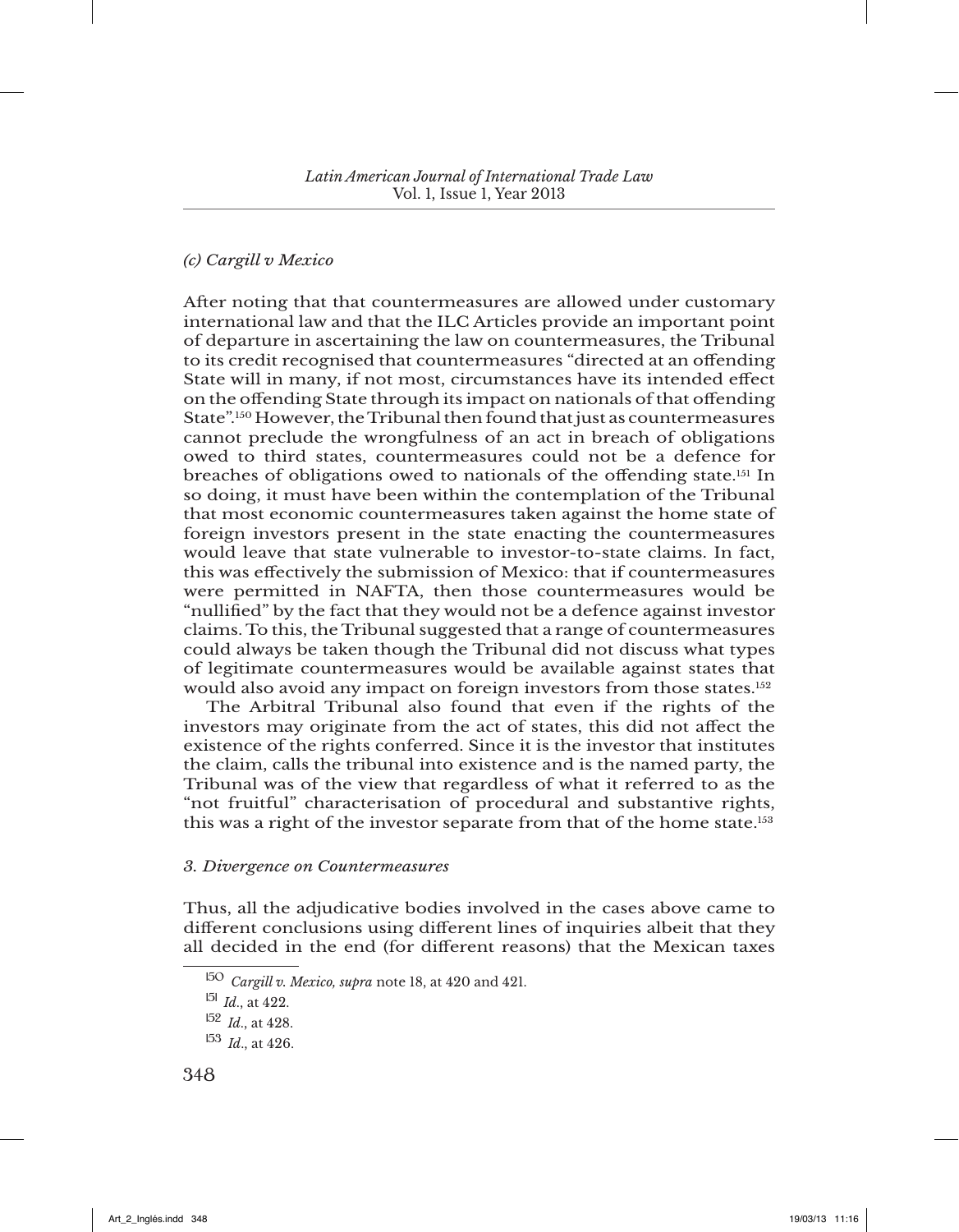could not be justified as countermeasures. At first glance, it would appear to be obvious that since the cases involved different parties, adjudicators and texts (GATT and NAFTA), we should not be surprised by this divergence in views.

However, as illustrated above, the same cases came to fairly similar conclusions about the interpretation of the national treatment obligation even when it involved different texts –Article III of GATT and Article 1102 of NAFTA. Yet, when it came to an analysis not of the texts but of how the customary international law on countermeasures affects the system of international economic law, none of the cases approached the question in the same way.

This is problematic. As suggested above, it is appropriate for the national treatment obligation to be treated differently because the obligation contained in GATT focuses on "like products" and has a general exception provision found in Article XX of GATT as part of its architecture. This is absent in the NAFTA text that uses the phrase "like circumstances" instead. Thus, the analysis should be different.

Conversely, it is a systemic concern when the legitimacy of unilateral countermeasures remains uncertain. Instead of divergence, this is one area where convergence or at least coherence in the jurisprudence is probably most needed. As pointed out above, you cannot have a WTO system that allows and authorises retaliations to encourage compliance and at the same time have an investor-to-state regime that requires states taking such measures for economic retaliation, such as tariff increases, to avoid affecting foreign investors. By definition, such measures would inevitably affect the foreign investor.

Perhaps this pathology was created by the attempt to classify the rights of investors under Chapter 11 of NAFTA as being either rights dependent on the diplomatic protection of their home state or completely separate rights. This "either-or" analysis fails to recognise that these investor rights are perhaps hybrid rights owned by investors and inextricably connected with NAFTA. Article 1131(2) provides that the NAFTA Free Trade Commission (FTC) may issue an authoritative interpretation of those rights. Indeed, the FTC did so after *Metalclad v. Mexico154* to limit the definition of "fair and equitable treatment" under Article 1105 of NAFTA. If the state parties collectively can limit these rights through an authoritative interpretation<sup>155</sup>, then arguably these

<sup>154</sup> *Metalclad Corp. v. United Mexican States* (2001), ICSID ARB(AF)/97/1.

<sup>&</sup>lt;sup>155</sup> Some have even suggested that the limitation of those rights were effectively amendments of the rights. See, *e.g.* C. H. Brower, II, *Why the FTC Notes of Interpretation Constitute a Partial Amendment of NAFTA Article 1105*, 46 JIL 347 (2006).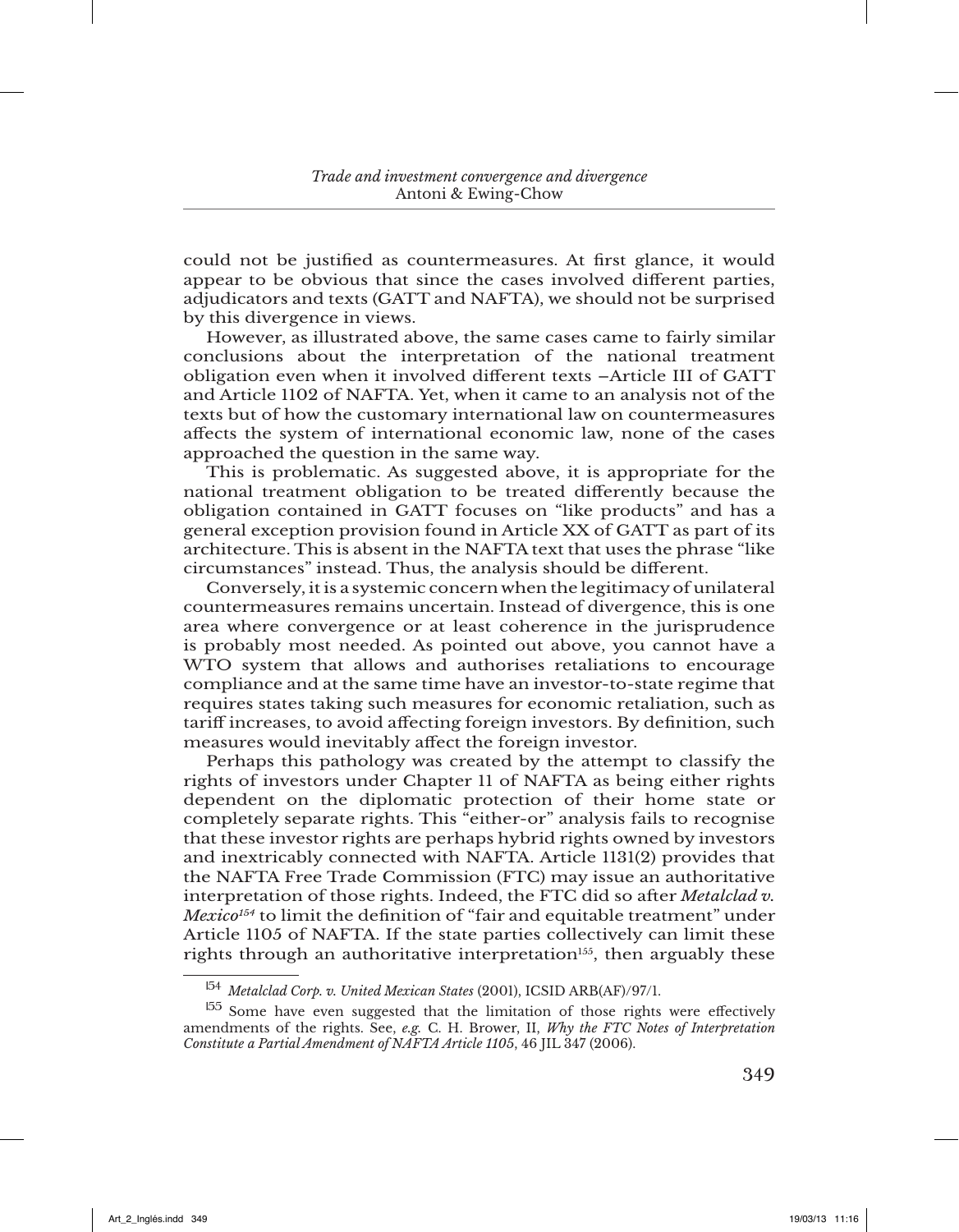investor rights are dependent to some extent on the rights of the state parties and are not completely separate rights.

The Tribunal in *Corn Products v. Mexico* argued that since the Tribunal in *GAMI* held that it had jurisdiction even in the face of a United States submission that the Tribunal lacked jurisdiction, this meant that the investor's right was more than asserting the substantive rights of the United States.156 Presumably this was done by the United States under Article 1128 of NAFTA which allows all NAFTA parties to make submissions about interpretation, though it should be noted that unlike Article 1131(2) of NAFTA, this does not mandate that the Tribunal would be bound by that submission. This would suggest that another way to understand *GAMI* is that NAFTA did create individual rights for investors but those rights are hybrid rights that not only originate but continue to be tied up with the right of the home state, however, those rights may only be varied by the NAFTA parties acting collectively rather than unilaterally. As one of the objectives of NAFTA was to increase investment opportunities, the unilateral removal of rights by a NAFTA party – even if it was the home state – could undermine this objective. Thus, the architecture of NAFTA was geared to prevent any action by NAFTA parties to unilaterally backtrack on their agreements in order to limit cross-border economic activity. This blueprint may have failed to institute automaticity in the establishment of NAFTA Chapter 20 panels, but that is more a flaw in the execution of NAFTA than evidence against this objective.

Regardless of whether the rights are tied up with that of the states or separate rights, the fundamental problem remains – What do we do about WTO authorised retaliation? If the rights are found to be separate or, if as the Tribunal in *Archer Daniels Midland v. Mexico* suggested, that if you affect investors rather than states, such countermeasures would be disproportionate, we are still left with states like Mexico now stuck between the WTO and NAFTA.

## VI. Conclusions

The objectives, scope and DSMs of trade and investment regimes have developed in different ways. However, they have common elements that serve as testament of shared foundations and an unrelenting complementary relationship. In essence, the WTO and Chapter 11 of

<sup>156</sup> *Corn Products v. Mexico*, *supra* note 18, at 173.